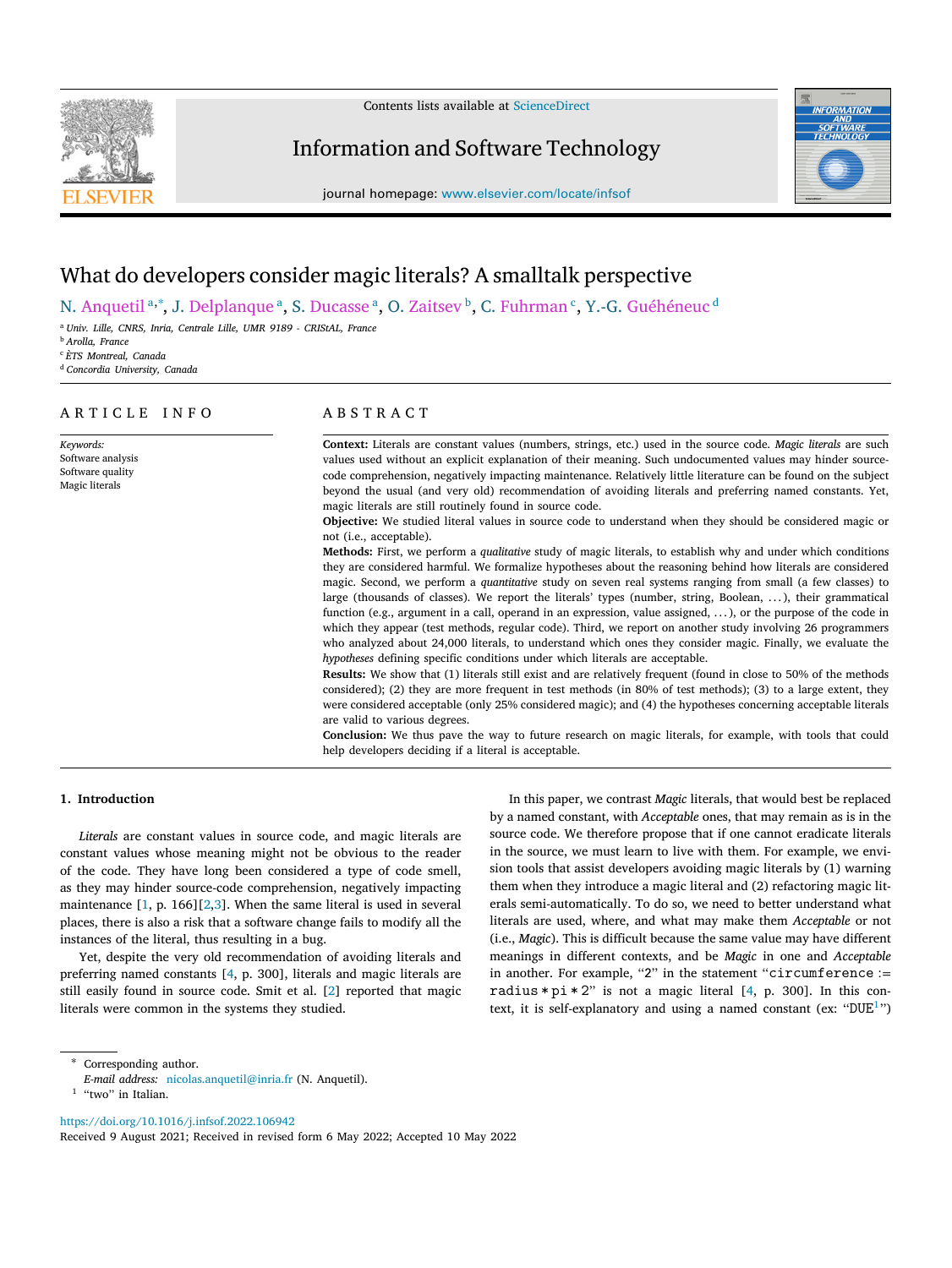would be detrimental to understanding. On the other hand, the same "2" in the statement " $r1 := ((depth - 2) * arcWidth) + off$ " was considered *Magic* by one of the participants of our study.

In this paper, we report the results of several studies to better understand literals:

- First, we study the manifestation of the ''problem'' with a *qualitative* study of literals. Why are they detrimental and under what conditions could they be acceptable? We deduce and formalize 5 + 1 hypotheses to reason about acceptable literals.
- Second, we perform a *quantitative* study on seven real systems ranging from small (four classes) to large (7 700 classes) and covering different domains. We report the literals' types (number, string, Boolean,  $\dots$ ), their grammatical function (e.g., argument in a call, operand in an expression, value assigned,  $\dots$ ), or the purpose of the code in which they appear (test methods, regular code).
- Third, we study when a literal might be considered *Magic* or *Acceptable* with the help of 26 developers who analyzed about 24,000 literals, from more than 3500 methods.
- Fourth, we formalize and validate 5+1 hypotheses regarding how literals are considered *Magic* or *Acceptable*.

### Results include:

- The confirmation that literals are frequent in source code. Almost 50% of all the methods in the seven systems (and up to 73% for one system) contained at least one literal. And they are more frequent in test methods, with 80% of them containing at least one literal;
- Most of these literals (close to 75%) were considered *Acceptable*;
- Our proposed hypotheses about *Magic* and *Acceptable* literals proved to be valid (giving results that were statistically significant with a  $\chi^2$  tests), although to varying degrees of practical significance.

<span id="page-1-0"></span>The rest of the paper is organized as follows: Since the study presented is based on Pharo $^2$  $^2$  systems, and Pharo has a syntax originating from Smalltalk, Section [2](#page-1-1) gives an overview of this syntax and discusses its impact on the study. Section [3](#page-2-0) describes our qualitative study of (magic) literals and formalizes the hypotheses about acceptable ones. In Section [4](#page-5-0) we present the seven systems used for our *quantitative* study, we give numbers on the prevalence of literals for each of these systems, and we also test the validity of our hypotheses about the reasoning of how acceptable literals are distinguished from magic ones. Section [6](#page-10-0) discusses properties and limitations of the studies. Section [7](#page-10-1) discusses research related to the topic of this paper. Section [8](#page-12-4) concludes and proposes possible extensions and future work.

### **2. Background**

<span id="page-1-1"></span>We used the Pharo system, projects, and libraries to perform our qualitative and quantitative analyses of (magic) literals. In the rest of this paper, several snippets of Pharo code also serve as examples.

Therefore, in this section, we first recall the Pharo syntax, then we give the list of Pharo's literals that we extended slightly for the purpose of this study. We also explain how named constants are defined in Pharo.

Although Pharo might not be the most popular programming language, we chose it for several reasons:

**Expertise:** This paper is an extension of a preliminary study [[5\]](#page-12-5) itself done with Pharo;

- **Applicability:** We hope to use the results of the study to improve the Pharo development environment to actively support developers in avoiding *Magic* literals;
- **Convenience:** We had the possibility to enlist several experienced Pharo developers in our study and classify literals as *Magic* or *Acceptable* for us;
- **Tooling:** Pharo includes various tools and a reflexive API that made the extraction of the data (literals) straightforward.

Throughout the paper we strive to make the discussion of results more generic. When meaningful, we compare Pharo's syntax or conventions to that of other programming languages and we adopted conventions that better match other programming languages. For example, although nil is not a literal in Pharo (see below) we did consider it as such in our study to match the conventions in languages like C, Java, or others.

### *2.1. General Pharo syntax*

<span id="page-1-2"></span>Pharo syntax, following Smalltalk's tradition, is compact and fully fits on a postcard.<sup>[3](#page-1-2)</sup> It is composed of literals (boolean values, numbers, strings, symbols, literal arrays, nil), variable definitions, assignments, returns, method definitions, method annotations, lexical closures, and messages. For example, there are no flow control instructions. Loops and conditionals are expressed with messages sent to boolean objects (e.g., methods ''ifTrue:'' [4](#page-1-3) or ''to:do:'' [5](#page-1-4) ). Messages are discussed below but have the same meaning as in other object-oriented languages.

<span id="page-1-5"></span><span id="page-1-3"></span> $_1$  CardGame  $\gg$  distributeCards

- <sup>2</sup> "Returns four random cards (numbered from 1 to 52)"
- <sup>3</sup> <menu: 'start'>
- <sup>4</sup> | cards |
- $5 \text{ cards} := (1 \text{ to: } 52)$  as Ordered Collection.
- ^ (1 to: 4) collect: [ :i | cards remove: (cards size atRandom) ]

### <span id="page-1-4"></span>Listing 1: Pharo code example.

Listing [1,](#page-1-5) which defines a method distributeCards in class CardGame, illustrates some of the syntactic elements of Pharo with several examples of literals:

- Line 1: Method name The actual method starts at its name (distributeCards). What comes before here is a convention to specify in which class it is implemented: CardGame;
- Line 2: Comment Enclosed in double quotes, not to be mistaken for a string (see below);
- Line 3: Pragma Enclosed in ''*<*'' and ''*>*'', here the pragma (annotation) is *<*menu:*>* and it has one argument ('start');
- Line 3: String Enclosed in simple quote, here 'start';
- Line 4: Local variable declaration Enclosed in ''|''. Variables are not statically typed, so only their name is declared, here cards;
- Line 5: Assignment Denoted by ∶=;
- Line 5: Message There is no dot before a message sent (as in other languages) but just a space. Here the message "to:" is sent to the object "1" with argument "52", the result of this call is an object to which the message ''asOrderedCollection'' is sent; • Line 5: Statement separator — Denoted by a dot;

<sup>3</sup> <https://richardeng.medium.com/syntax-on-a-post-card-cb6d85fabf88>

<sup>4</sup> If the receiver (a boolean object) is true, executes the argument (a block, similar to a lambda).

<sup>5</sup> The receiver (a number) creates a sequence of numbers up to the first argument (another number) and the second argument (a block, similar to a lambda) is called for each number in the sequence.

<sup>2</sup> [pharo.org](http://pharo.org)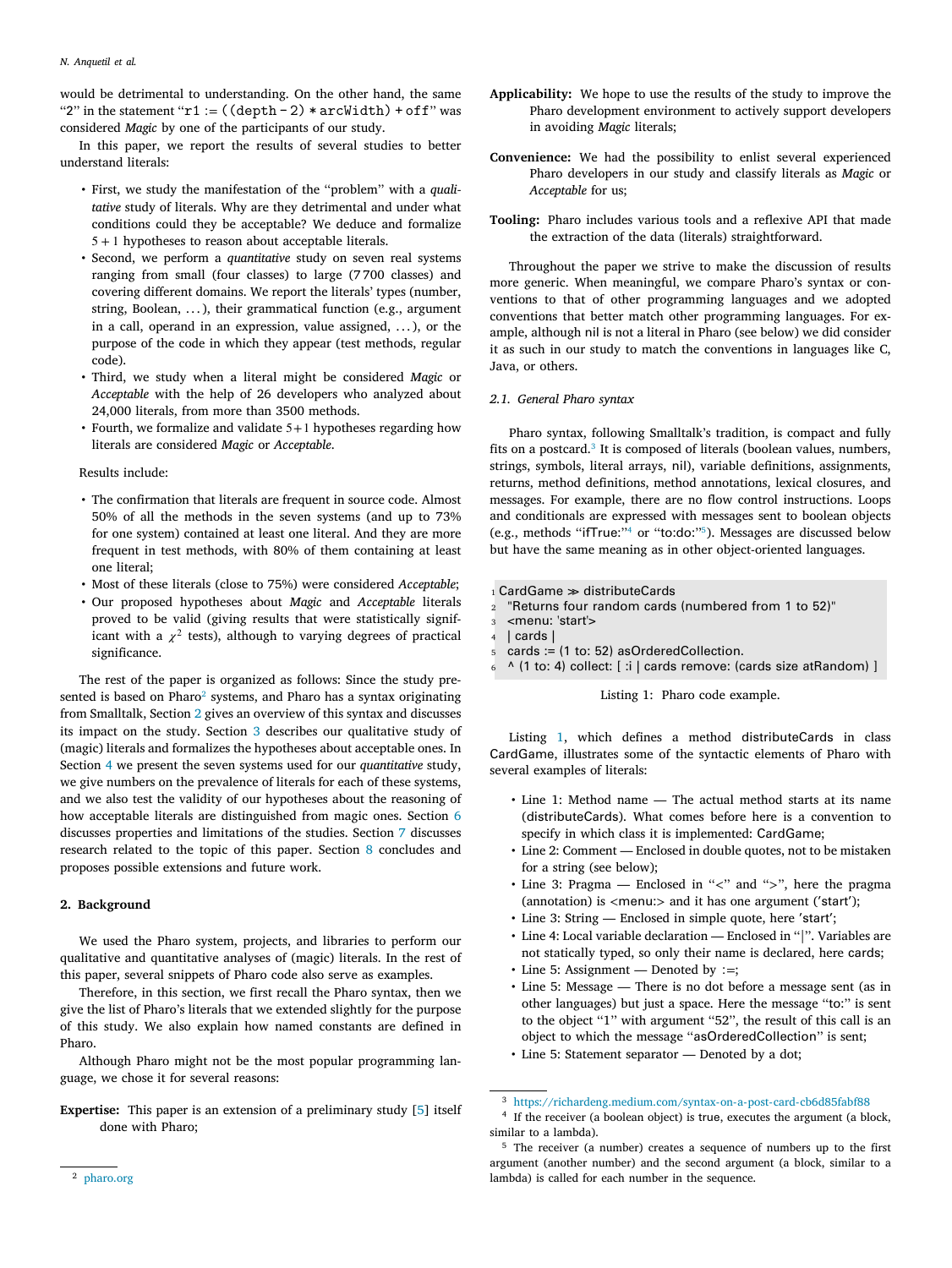- Line 6: Message Again the message "to:" is sent to the object "1" with argument "4" this time, and the message "collect:" is sent to the result with argument the lexical closure (see below)
- Line 6: Return Denoted by ^ (caret symbol);
- Line 6: Lexical closure Enclosed in square brackets, '':i'' denotes a parameter of the closure, and the code after "|" is the body of the closure.

Messages are an important part of Pharo, because they are used to define method invocations, as in other object-oriented programming languages, but also all the control flow (see above). They can be as follows:

- unary messages: no argument e.g., ''asOrderedCollection'', "sin", or "atRandom". In Java syntax, they would correspond to "asOrderedCollection()", "sin()", or "atRandom()";
- binary messages: they are operators (often arithmetic) with one receiver and one argument e.g., "+" in "1 + 2". They have no equivalent in Java since it uses primitive types for arithmetic rather than messages;
- keyword messages: for messages with arguments. The arguments are delimited by ":", e.g., "remove:" would correspond to the message ''remove(arg)'' in Java syntax. When there are multiple arguments, there are multiple keywords followed by ":", e.g., a method for dictionaries: ''at: key put: value'' would correspond to the Java syntax: ''atPut(key, value)''. The name of the Pharo method in this case is "at:put:".

In Pharo, developers tend to write short methods. Zaitsev et al. reported that the mean method length was only 5.7 lines and the median was 3 [[6\]](#page-12-6). This could have an impact on our study, since shorter methods would be easier to understand and would contain fewer literals.

### *2.2. Definitions of literals and their use*

<span id="page-2-4"></span>Literals are defined as follows: *''Literals describe certain constant objects, such as numbers and character strings. [. . . ] The five types of literal constant are (1) Numbers, (2) Individual characters, (3) Strings of characters, (4) Symbols, and (5) Arrays of other literal constants''* [[7](#page-12-7), p18– 19]. This definition is similar to definitions used by other programming languages.

In our study, we use this definition of literals and extend it with true, false, and nil, which are not literals *per se* in Pharo but predefined objects contained in global variables. As explained above, these three specific objects were added to the list of literals to better match the conditions of other programming languages.

In Pharo, *Symbol*s are a special kind of unique *String* for which there is a single instance for each sequence of characters (symbols are Flyweight [[8\]](#page-12-8)). Symbols are often used as keys in associative data structures, such as dictionaries.

Named constants (typically public static final in Java) are often represented by a method returning a literal. For example, pi could be represented by a method ''pi ˆ3.14159''. We will come back to this convention in the next section (Listing [4\)](#page-3-0).

### **3. Qualitative study**

<span id="page-2-0"></span>In the literature, authors may call any kind of undocumented literal a *magic number*. Martin highlights that ''[t]he term ''magic number'' does not apply only to numbers. It applies to any token that has a value that is not self-describing'' [\[4,](#page-12-3) p. 300]. Thus, ''magic numbers'' could be integers, strings, characters, boolean values, etc. To avoid confusion, we prefer the term ''magic literals'' and use ''magic numbers'' only when referring to magic literals that are numbers.

We now discuss what makes literals *Magic* (Section [3.1](#page-2-1)) or *Acceptable* (Section [3.2\)](#page-3-1). These definitions are expressed as  $5 + 1$  formal hypotheses that will be tested later on real cases.

### *3.1. Magic literals*

<span id="page-2-1"></span>Usage of literals can detract from code quality, for example by reducing understandability, increasing logic duplication, or reducing modularity (a missed opportunity for customization).

*Understandability.* Martin defines magic literal as ''any token that has a value that is *not self-describing*" (our emphasis) [\[4,](#page-12-3) p. 300]. The usage of magic literals hinders the understanding of program logic. Developers (should) usually attempt to have code as self-explanatory as possible to reduce the need for documentation, and, in turn, to reduce the need for maintaining this documentation.

Magic literals can make source code less straightforward, because these literals have ''hidden meanings'' that cannot be extracted from the literals alone. They require additional knowledge that, if not documented, is difficult to obtain.

We may therefore hypothesize that the familiarity (experience) of developers in a system or a domain should influence what literals they consider *Magic*.

<span id="page-2-3"></span>**Hyp1.** Novices in a system consider literals as *Magic* more often than experts.

Listing [2](#page-2-2) shows a method with a detailed comment about its purpose and returned value. However, this method is difficult to understand because of its magic literals. Line 10 is shifting the bits of an integer (returned by the call to format) 16 times to the right, which is used to discard the 16 least significant bits. Then the bit-wise ''bitAnd:'' operation is applied to the result and the 16r1F literal.

<span id="page-2-2"></span> $_1$  Behavior  $\gg$  instSpec

- "Answer the instance specification part of the format
- <sup>3</sup> that defines what kind of object an instance of the
- <sup>4</sup> receiver is. The formats are
- <sup>5</sup> 0 = 0 sized objects (UndefinedObject True False et al)
- $6<sub>1</sub>$  = non-indexable objects with inst vars (Point et al)
- <sup>7</sup> [...]
- $8$  24-31 = compiled methods (CompiledMethod)"
- 9 10 ^(self format bitShift: -16) bitAnd: 16r1F

Listing 2: Example of magic literals used for bit operations.

The purpose of the bit-wise ''bitAnd:'' is not explicit for anyone not familiar with base-16. The literal 1F in base 16 is 11111 in base 2, and the ''bitAnd:'' will therefore extract the 5 least significant bits from the receiver. Still, we do not know why these specific bits are extracted and there is no documentation (such as comments) to explain it.

Thus, using a base-2 representation could improve understandability. Another improvement would be to create ''named constants'' which would be done in Pharo by extracting the values 16 and 16r1F to be returned by methods with useful names such as instSpecOffset and instSpecMask, respectively.

*Logic duplication.* When the same magic literal is repeated over and over, two difficulties arise from such duplication: (1) as with any duplication, a typing mistake can happen in some occurrences, which create bugs and confusion for developers and (2) it is not clear if the (duplicated) values are coincidental.

For example, Listing [3](#page-3-2) shows many occurrences of the magic literal ''1024'', which could refer to the same thing, i.e., the maximal length of a jump in the bytecode: changing one would require changing all the others. More subtle, and not explicit, are the relationships between the magic literals "1024", "1023", and "256".

Note that modern development environments may offer better handling of literal repetition by offering refactoring operations that will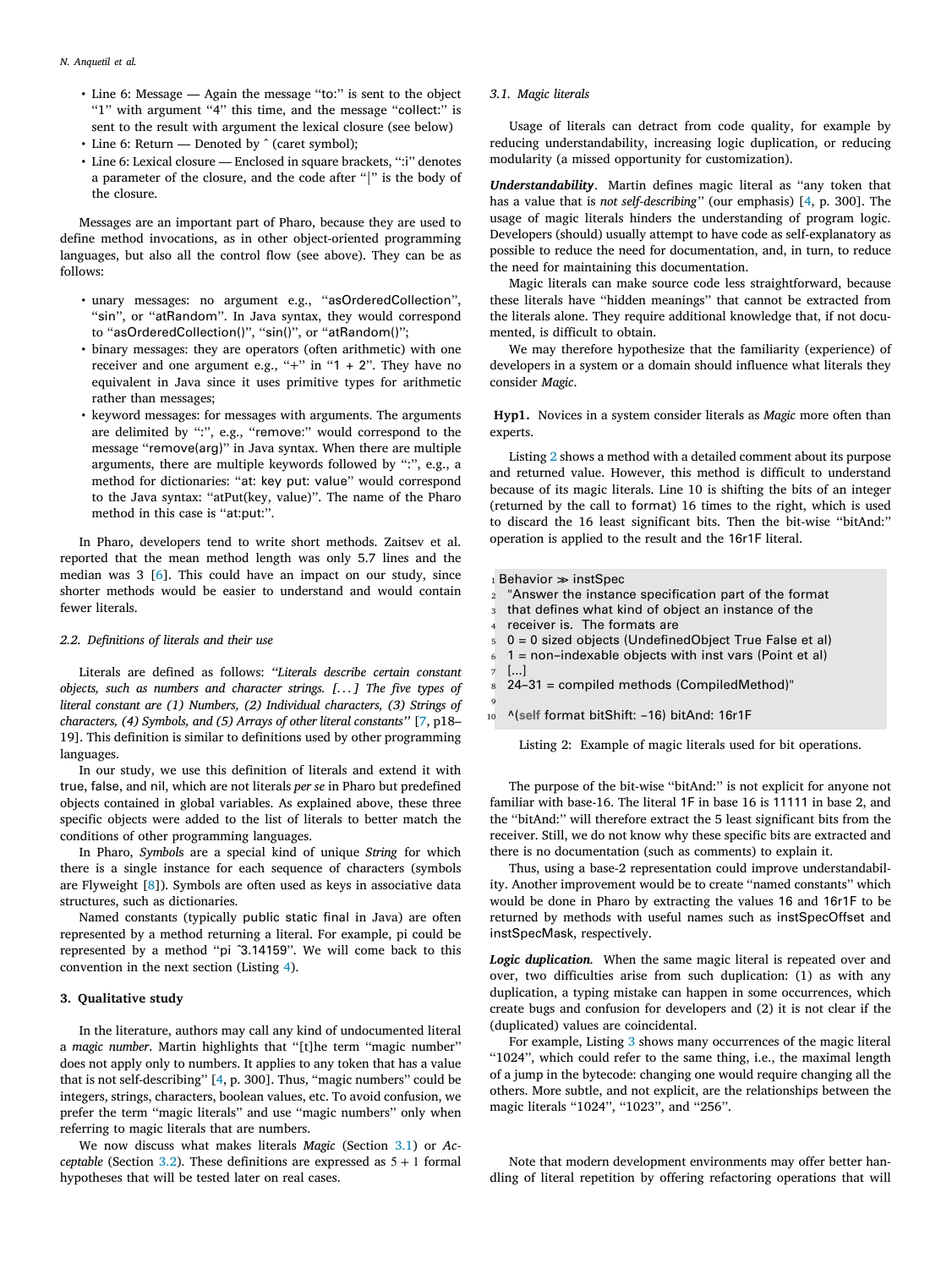```
1 EncoderForV3 \gg genJumpLong: arg1
2 (arg1 >= -1024 and: [ arg1 < 1024 ])
    ifTrue: [ | tmp2 |
      tmp2 := stream.tmp<sub>2</sub>
6 nextPut: 160 + (arg1 + 1024 \text{ bitShift: -8});
       nextPut: (arg1 + 1024) \\ 256.
      A \simeq9 ^ self
10 outOfRangeError: 'distance'
11 index: arg1
12 range: -1024
```
<sup>13</sup> to: 1023

Listing 3: Example of a method with multiple occurrences of the magic literal 1024.

modify all occurrences of a given literal. This refactoring, however, will not take care of literals with a related but different value (e.g., ''1024'', ''1023'', and ''256''.) These will still need to be handled manually.

*Modularity.* Magic literals reduce the modularity and reusability of methods in which they occur. The occurrence of a magic literal freezes its value in the source code, preventing subclasses or client code to adapt the method to their need. By creating a named constant, one stabilizes the part of the code needing the value, while allowing the value to be changed easily.

This raises the issue of how constant a "constant" is. For example, the number pi is widely seen as an absolute constant. There is no need to worry about understandability and modularity here, although redundancy could be an issue [\[4,](#page-12-3) p. 300].

But other values, assumed constants, might depend on circumstances. For example, gravity on Earth is cited as a constant by Fowler [\[1,](#page-12-0) p. 1[6](#page-3-3)6], but it is subject to variations<sup>6</sup> that might be important for some. It does not seem too big a stretch to imagine a physics program reusing a generic library where Fowler's GRAVITA-TIONAL\_CONSTANT is defined, and later the author of the program realizing he needs a more flexible definition of the ''constant'' and consequently having to redefine all library functions/methods using this value.

The Java convention to define named constants is to use public static final. This solves the understandability and duplication issues, but not the modularity one – a final variable may not be reassigned. It is, of course, possible to define a constant as non-final in Java, but this is not the accepted convention.

The convention in Pharo is to use a method returning a literal (e.g., Listing [4](#page-3-0)). This tackles all three issues, as the name of the method acts as the name of a Java constant, whereas the method can be overridden in subclasses to adapt its value.

```
2^{\circ} ^ 9.81
```
Listing 4: Example of how Pharo defines a named constant to improve modularity.

These three dimensions of code quality are orthogonal to the concept of *Magic* vs. *Acceptable* literals and will not be further discussed in this paper.

### *3.2. Acceptable literals*

<span id="page-3-1"></span>Authors recognize that the presence of literals in source code is not a code smell *per se* [[1](#page-12-0)[,4\]](#page-12-3). In some contexts it is legitimate or necessary to insert a literal value at a specific place in the code. We must identify these legitimate usages of literals.

From the discussion in previously cited work (prominently [[1,](#page-12-0)[4](#page-12-3)]) and the experience of the authors, we propose a list of *Acceptable* literal cases. We associate hypotheses with each of these categories, formalized here and tested in Section [4.4](#page-8-0) on data from real projects. The cases of *Acceptable* literals may not be complete and other cases might be proposed, for example specific to other programming languages. If [Hyp1](#page-2-3) holds, one should expect that other rules could be identified in specific application domains or for specific systems. Whether this effort would be worthwhile would depend on the domain or the system.

*Self-describing literals.* Some literals directly refer to the data that they hold. For example, the Booleans (true and false), the empty pointer (nil or null), the empty string, and in Smalltalk the empty arrays (#() and {}). Those literals are acceptable because the semantics is obvious upon reading.

Using *string* literals in the source code might also be legitimate, particularly if the target audience is end users. Developers understand that special efforts must be put in to allow end users to understand the messages of a program. If a constant is in natural language, then it is self-explanatory and therefore *Acceptable*.

Note, however, that if the target audience is developers (as for strings used as dictionary keys) it is akin to normal identifiers and therefore subject to the same shortcomings (too short, cryptic, unrelated). Dealing with this difficulty is outside the scope of this paper. Maybe some artificial intelligence or natural language processing solution could help deciding whether a string is actually self-describing?

Internationalization is another special case that we do not consider. Even if source code contains a string in some foreign language, we assume the developer understands it.

<span id="page-3-4"></span><span id="page-3-3"></span> $_1$  CriticBrowser class  $\gg$  icon

<sup>2</sup> "Answer an icon for the receiver." <sup>3</sup> ^ **self** iconNamed: #smallWarningIcon

Listing 5: Example of iconNamed: method call.

Pharo has *symbol* literals (nonexistent in Java, see Section [2.2\)](#page-2-4). We treat symbols as strings and also consider them *Acceptable* because they have a readable form, contrary to numbers that do not convey semantic information beyond their actual values. Listing [5](#page-3-4) shows a method using the symbol #smallWarningIcon, which is explicit.

We hypothesize that ''self-describing'' literals are *Acceptable*.

<span id="page-3-5"></span>**Hyp2.** Self-describing literals are less often magic than other literals. Literals considered self-describing in this paper are Booleans, empty arrays, empty pointer, strings, and symbols.

*Literals related to coding conventions.* Programming languages usually define some conventions that must be respected by developers. An example of such a convention is the indexing of collections. Java uses 0 as first index; Python uses −1 to refer to the last element of a list; C considers 0 as false and any other value is true; C again denotes the end of strings with the character of ASCII code 0; etc.

Such literals are acceptable because the programming languages explicitly expect developers to use them. This assumption is also supported by Smit et al. [\[2\]](#page-12-1) whose Java-centered study considered −1, 0, 1, and 2 as non-magic. Furthermore, these conventions are described in the language's specifications, and it is very unlikely that they change.

Pharo also has such conventions. They are often contextual, because even flow control operations are not part of the language syntax but

<span id="page-3-0"></span><sup>1</sup> earthGravity

<sup>6</sup> [https://en.wikipedia.org/wiki/Gravity\\_of\\_Earth](https://en.wikipedia.org/wiki/Gravity_of_Earth)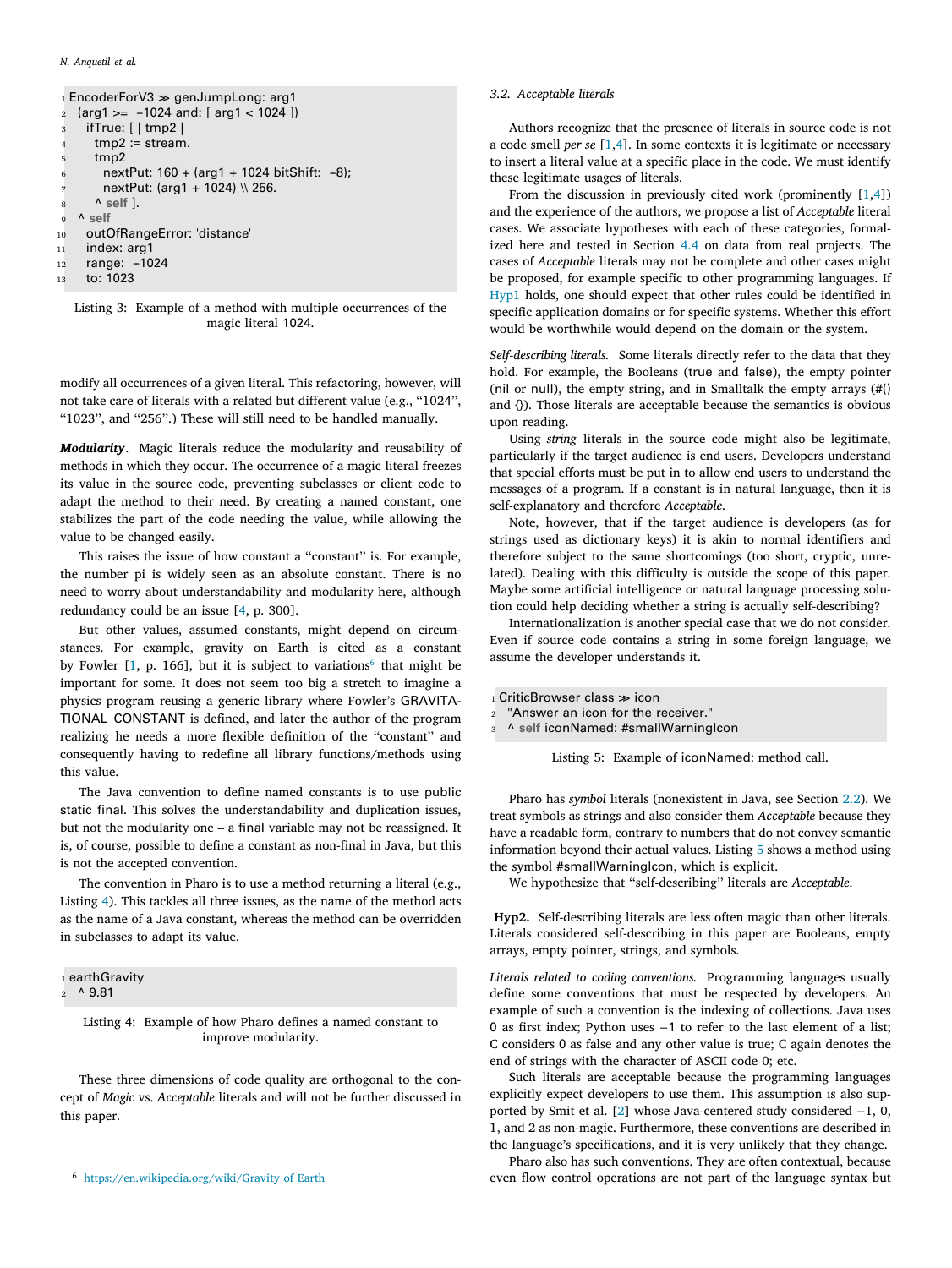**Table 1**

<span id="page-4-1"></span>Literals ignored in the context of certain message because they follow known code conventions.

| Selector    | Literal   | Role     |
|-------------|-----------|----------|
| to:         | 1         | Receiver |
| to:by:      | 1         | Receiver |
| to:do:      | 1         | Receiver |
| $\ddot{}$   | 1         | 1st arg. |
|             | 1         | 1st arg. |
| nextPut:    | Character | 1st arg. |
| nextPutAll: | String    | 1st arg. |
| <<          | Character | 1st arg. |
| <<          | String    | 1st arg. |
| name:       | String    | 1st arg. |

are messages like any others. Thus to loop over an array, one would use "1 to: anArray size do:..." which sends the message to:do: to "1", the starting index of arrays  $([7, p. 21])$  $([7, p. 21])$  $([7, p. 21])$ . Similarly in Listing [6](#page-4-0), copyFrom:to: is sent to an instance of a string, which is a SequenceableCollection (of Characters), to copy it from the first argument index to the last. Collections being indexed from 1 (as arrays), the literal "1" is often used as first argument of this message.

# <span id="page-4-0"></span>1 'abcdedfgh' copyFrom: 1 to: 5

Listing 6: Example of literals as arguments.

[Table](#page-4-1) [1](#page-4-1) lists the contexts (messages sent) we identified in Pharo where literals are acceptable because they fall in the *Coding Convention* category. In the table, the ''Selector'' column is the name of the message sent. The ''Role'' column describes where the literal should appear in the message sent (receiver of the message or argument). The ''Literal'' column describes the acceptable literal. The first three messages implement a *for* loop in Pharo and the receiver is the starting value of the loop (1 being a common value). The two arithmetic operators (+ and -) with an argument (second operand) of 1 correspond to the increment (resp. decrement) operator of other languages. The messages nextPut:, nextPutAll:, and *<<* are used to append characters or strings to output streams (similar to the *<<* on ostream in C++); they take as (first) argument the character or string to append to the stream. The last message (name:) is a setter for a name instance variable that is commonly found in classes; the (first) argument is a string denoting the name to give.

The list comes off the experience of the authors as Pharo programmers and from an early analysis of a small set of literals (100 literals, [[5\]](#page-12-5)). Defining such a list is a trade-off between recall (finding all *Acceptable* literals) and precision (finding only *Acceptable* literals). In specific contexts, other messages could be added to the list (see Section [6\)](#page-10-0). We did not strive to reach the best possible list for the systems considered, but wished mainly to evaluate that such a list could make sense and give good results. The results are discussed in Section [4.4](#page-8-0); they show that the list could be improved.

We hypothesize that all the usages listed in [Table](#page-4-1) [1](#page-4-1) represent legitimate cases of literals in the source code.

<span id="page-4-4"></span>**Hyp3.** Literals matching one of the contexts described in [Table](#page-4-1) [1](#page-4-1) are less often magic than others (context here includes the method sent and the specific literal in a specific role, e.g., receiver, first argument).

*Named literals.* As mentioned in Section [3.2,](#page-3-1) Java represents named constants as public static final variables to which a literal value is assigned. More generally, a literal directly assigned to any variable (e.g., Listing [7\)](#page-4-2) may also be considered acceptable as the variable name provides the semantics.

<span id="page-4-2"></span><sup>1</sup> EventSensorConstants class >> initializeEventTypeConstants

<sup>2</sup> "Types of events"

<sup>3</sup> EventTypeNone := 0.

<sup>4</sup> [...]

Listing 7: Example of literal assignments.

<span id="page-4-3"></span> $_1$  IntegerTest  $\gg$  testNthRootTruncated

<sup>2</sup> <timeout: 5>

<sup>3</sup> | tooBigToBeAFloat |

 $tooBigToBeAFloat := 1 < 2000$ .

<sup>5</sup> **self** assert: (tooBigToBeAFloat nthRootTruncated: 100) equals: 1 << 20.

<sup>6</sup> ...

Listing 8: Example of "<timeout:>" pragma usage with an argument.

In Pharo, public static final variables do not exist, but named constants are often implemented through simple methods only returning a value (Listing [4](#page-3-0)) allowing developers to access them explicitly.

Furthermore, McConnell [\[9\]](#page-13-0) referred to named constants as a lowerlevel use of information hiding in design. We therefore hypothesize that it is acceptable for a literal to be assigned to a variable or returned directly by a method because its semantics is provided by the variable or method names.

<span id="page-4-5"></span>**Hyp4.** Literals directly assigned to a variable or directly returned by a method are less often magic than other literals.

*Literals in method annotations.* Pragmas in Pharo and annotations in Java act as a tag attached to methods or classes. They may accept parameters.

Annotations and pragmas can be parameterized with arguments (e.g., in Java ''@Test(timeout=1000)'', or the same in Pharo ''*<*timeout=5*>*'', see Listing [8\)](#page-4-3). These arguments can only be literals because the annotations or pragmas are interpreted during parsing and are static by nature. We give examples of a string argument to a pragma in Listing [1](#page-1-5) and an integer argument in Listing [8.](#page-4-3) Thus, any literal that is an argument to a pragma is considered *Acceptable* because the language imposes it to be a literal — named constants are not allowed there. Note that although literals are mandatory in this case, programmers considered them magic in some cases (see Sections [4.4](#page-8-0) and [6.4\)](#page-10-2).

<span id="page-4-6"></span>**Hyp5.** Literals that are arguments of a pragma (annotation) are less often magic than other literals.

*Literals in test and example methods.* Literals may appear in test and example code [\[10](#page-13-1)]. They are usually acceptable for the following reasons:

- 1. Tests or examples should stay as simple as possible. Having to create extra entities (constant variables of methods) would make the code more complex.
- 2. A test class may contain many tests (methods) each using different literals. Refactoring all these literals would inflate the code.
- 3. Literals in tests or examples are used to build instances of demonstrative objects only used locally and transiently.

The *Literal Value* pattern [\[11](#page-13-2)] is a common way to specify the values of attributes of elements in a test. According to this pattern, they can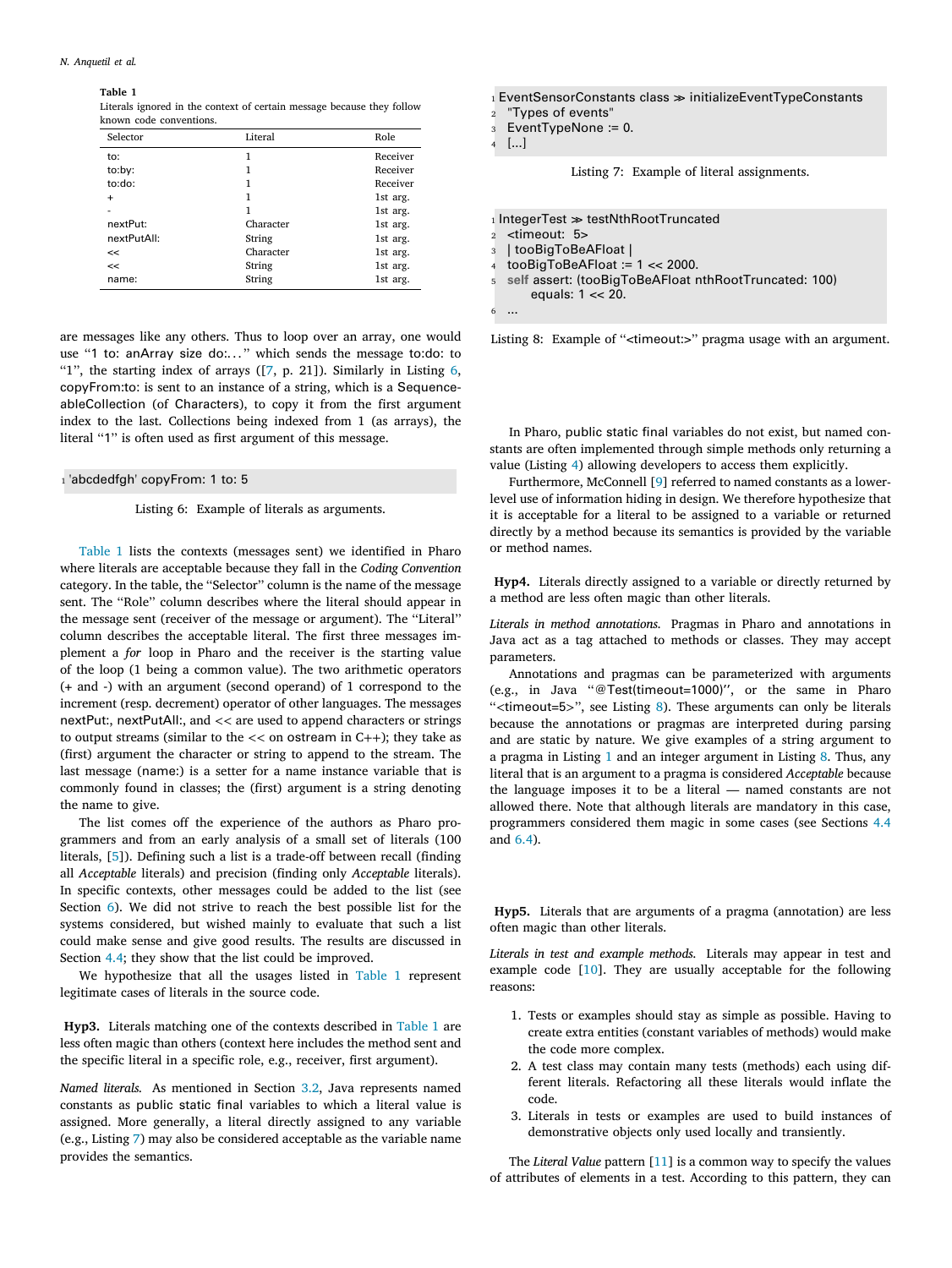be *self-describing values*, e.g., 'Irrelevant product name' for a string argument in an object constructor used in a test method. However, literals can sometimes be code smells in tests. If they are repeated, then they should be replaced with a symbolic constant to reduce *test-code duplication*.

Example methods in Pharo are denoted with the *<*example*>* pragma. This does not fall in the previous hypothesis case, as we are talking here of the literals in the body of a method (and the example pragma has no argument).

<span id="page-5-3"></span>**Hyp6.** Literals in test methods or example methods (i.e., having the "example" pragma) are less often magic than other literals.

### **4. Quantitative study on the prevalence of literals**

<span id="page-5-0"></span>Now that we have defined and discussed magic literals qualitatively, we want to assess the prevalence of literals, magic or not, in the source code of different systems. First, we present the systems studied in this experiment, and descriptive statistics on the presence of literals (Section [4.1](#page-5-1)). Second, we perform a qualitative study to collect and report the prevalence of literals (Section [4.2](#page-6-0)). Third, we perform a manual validation of these literals, with external developers, to report the prevalence of magic literals (Section [4.3\)](#page-6-1). Last, we validate the hypotheses of the preceding section (Section [4.4\)](#page-8-0).

### *4.1. Subject systems*

<span id="page-5-1"></span>We selected seven systems or libraries on which to perform our quantitative and qualitative study: *Morphic*, *Parser*, *Pharo*, *Polymath*, *Roassal*, *Seaside*, and *VMMaker* (see [Appendix](#page-12-9) [A](#page-12-9) for version and repository details). The systems were chosen from different application domains and we would have several experts or knowledgeable participants for classifying the literals in these systems. For some of these systems, we had expectations on what kind of literals they would contain (e.g., *Polymath* should contain numerical literals) and we aimed to cover different types of literals (character, string, numerical).

*Morphic***:** The graphical user-interface library of Pharo.

- *Parser***:** A small parser and lexical scanner library. We expect it to contain many character literals. It does not appear much in the discussions because of its small size.
- *Pharo***:** A Smalltalk-like programming language as well as a development environment. Pharo has heterogeneous domains of application, as it includes a programming language, a software development environment, process handling and multitasking, streams and input–output, etc. *Morphic* and *Parser* are usually considered a part of *Pharo*; here we explicitly excluded them to avoid overlaps.
- *Polymath***:** A mathematical library to represent mathematical abstractions such as Fourier transforms, random number and statisticaldistribution generators. We expect it to contain many numerical (integer, float) literals.
- *Roassal***:** A visualization engine to draw graphs or graphics of data and source code. Because of the layout and drawing of graphs, we expect it to contain numerical literals, maybe more integers than floats.
- *Seaside***:** A server-side framework for developing and running Web applications. Because of the HTML code generation, we expect it to contain many string literals.
- *VMMaker***:** (also known as OpenSmalltalk-VM) A generator of the Smalltalk virtual machine (in C) from a description in a higher abstraction-level language. Because of the C code generation, we expect it to contain many string literals.

#### **Table 2**

Descriptive statistics on the seven studied systems (numbers of classes, methods, and literals; percentages of methods with literals, average numbers of literals per method that do have literals).

<span id="page-5-2"></span>

|                                                     | #class | #method |       | meth. w/ lit. |        | lit./meth. |  |
|-----------------------------------------------------|--------|---------|-------|---------------|--------|------------|--|
| Regular methods (i.e. excluding tests and examples) |        |         |       |               |        |            |  |
| Morphic                                             | 363    | 8668    | 3660  | 42.2%         | 9877   | 2.7        |  |
| Parser                                              | 6      | 140     | 76    | 54.3%         | 241    | 3.2        |  |
| Pharo                                               | 7190   | 80534   | 29851 | 37.1%         | 81 307 | 2.7        |  |
| Polymath                                            | 227    | 1969    | 945   | 48.0%         | 3238   | 3.4        |  |
| Roassal                                             | 867    | 9783    | 4313  | 44.1%         | 16361  | 3.8        |  |
| Seaside                                             | 626    | 4730    | 2063  | 43.6%         | 4611   | 2.2        |  |
| <b>VMMaker</b>                                      | 328    | 15012   | 10887 | 72.5%         | 64641  | 5.9        |  |
| overall                                             | 9607   | 120836  | 51795 | 42.9%         | 180276 | 3.5        |  |
| Test or example methods only                        |        |         |       |               |        |            |  |
| Morphic                                             | 26     | 123     | 89    | 72.4%         | 485    | 5.4        |  |
| Parser                                              | 3      | 65      | 56    | 86.2%         | 248    | 4.4        |  |
| Pharo                                               | 1408   | 14133   | 11450 | 81.0%         | 62658  | 5.5        |  |
| Polymath                                            | 97     | 813     | 754   | 92.7%         | 6709   | 8.9        |  |
| Roassal                                             | 28     | 169     | 144   | 85.2%         | 978    | 6.8        |  |
| Seaside                                             | 96     | 607     | 564   | 92.9%         | 3583   | 6.4        |  |
| <b>VMMaker</b>                                      | 28     | 232     | 218   | 94.0%         | 2219   | 10.2       |  |
| overall                                             | 1686   | 16142   | 13275 | 82.2%         | 76880  | 5.8        |  |

*Pharo* is a large system, while *Parser* is a small one; the others are medium size, with *Roassal* and *Seaside* on the upper range, as shown by [Table](#page-5-2) [2](#page-5-2) (first two columns).

[Table](#page-5-2) [2](#page-5-2) provides descriptive statistics of the systems studied including the literals they contain. See [Appendix](#page-12-10) [B](#page-12-10) for the details of how the data was extracted using the reflective API of Pharo.

Note that the number of classes is only used as indication of the size of the systems. There may be an overlap between regular and "test" classes as an otherwise regular class may contain an example method, or an otherwise test class can contain a regular method (e.g., a utility method to do some processing). For methods, there is no such overlapping and the distinction is clear.

Overall, a significant proportion of methods contain literals (regular methods =  $42.9\%$ , test or example methods =  $82.2\%$ ). This confirms that literals are prevalent and *Magic* literals could be an issue.

One system, *VMMaker*, stands out because it has the highest proportion of regular methods with literals (72.5%) and the highest concentration of literals in regular methods with literals (5.9).

Tests have much higher proportions of methods with literals (82.2%) and also higher densities of literals per method (5.8) compared to 3.5 for regular methods. This observation seems natural as tests must compare computed values to some explicit standards.

Again, *VMMaker* stands out as the system with the highest densities of literals per test method, 10.2. *Seaside* and *Polymath* also come out as systems with a high proportion of test methods containing literals, 92.9% and 92.7%, respectively.

Considering the proportions of literals found in tests, there are two groups. On the one hand, *Parser*, *Pharo*, *Polymath*, and *Seaside* have close numbers of literals in regular methods and test methods, even though they may have much fewer test methods than regular ones (e.g., *Pharo*, 7190 regular methods with 81,307 literals and 1408 test methods with 62,658 literals). On the other hand, *Morphic*, *Roassal*, and *VMMaker* have much fewer literals in tests. They are also the systems with comparatively fewer test methods.

However, the relation between the numbers of test methods and of test literals is not direct. For example, one third  $(813/(813 + 1969) \simeq$ 29%) of *Polymath* methods are tests, but they contain two thirds (6709∕(6709 + 3238) ≃ 67%) of all the literals. Similarly, 15% of *Pharo* methods are tests (14*,* 133∕(14*,* 133 + 80*,* 534)), but they contain 44% of its literals (62*,* 658∕(62*,* 658 + 81*,* 307)).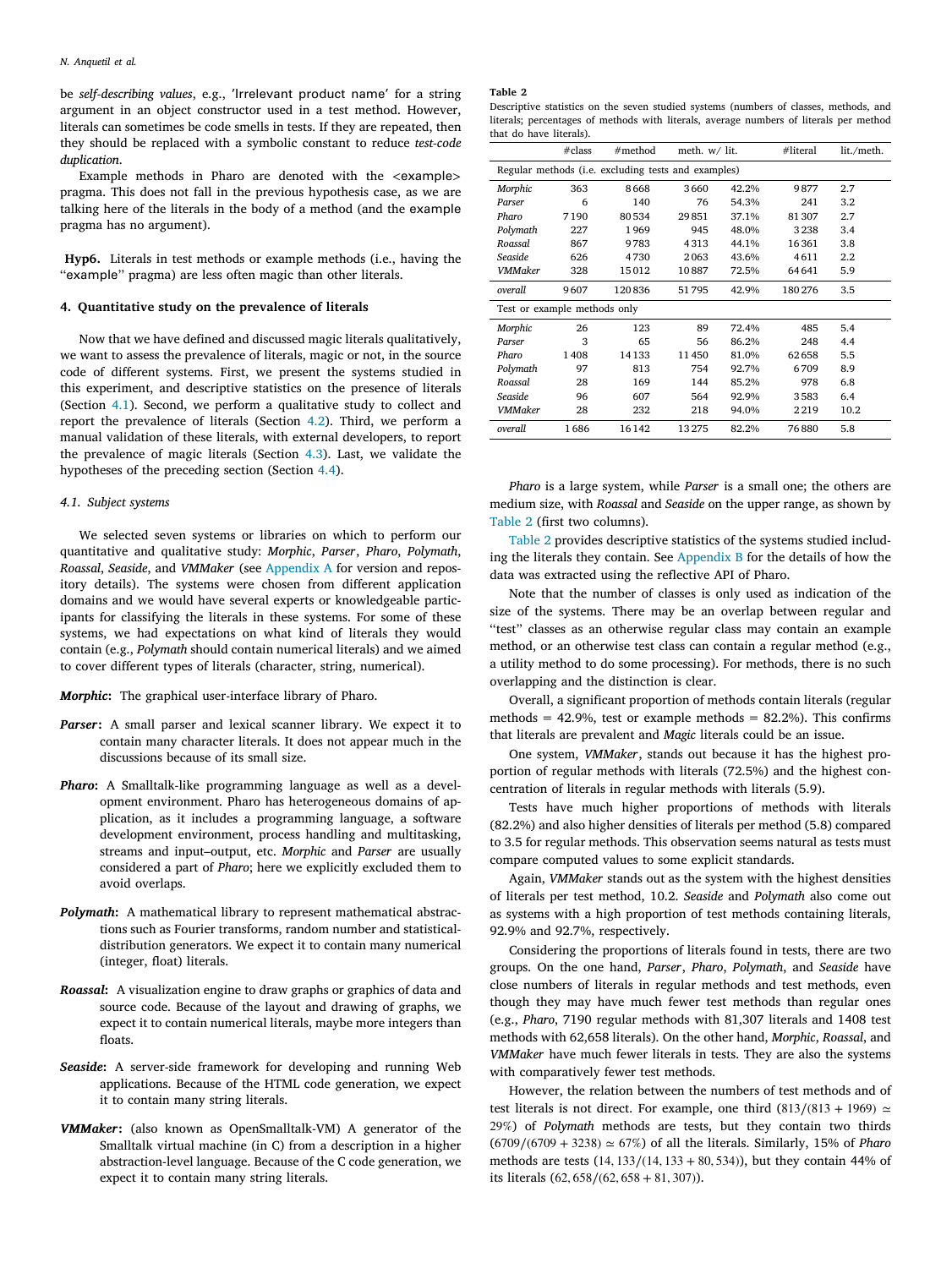### <span id="page-6-2"></span>**Table 3**

Distributions of the types of literals for each studied system (number of literals per type followed by their percentages over all literals for that system).

|                | Int.    | Strng | Symb.   | Bool.   | Arr.    | nil  | Float | Char.   |
|----------------|---------|-------|---------|---------|---------|------|-------|---------|
| Morphic        | 4385    | 827   | 2314    | 1316    | 310     | 815  | 330   | 65      |
|                | 42.3%   | 8.0%  | 22.3%   | 12.7%   | 3.0%    | 7.9% | 3.2%  | 0.6%    |
| Parser         | 96      | 196   | 74      | 25      | 33      | 10   | 1     | 54      |
|                | 19.6%   | 40.1% | 15.1%   | 5.1%    | 6.7%    | 2.0% | 0.2%  | 11.0%   |
| Pharo          | 52390   | 37834 | 24 30 7 | 11505   | 7679    | 5095 | 2021  | 3134    |
|                | 36.4%   | 26.3% | 16.9%   | 8.0%    | 5.3%    | 3.5% | 1.4%  | 2.2%    |
| Polymath       | 6864    | 414   | 120     | 138     | 820     | 89   | 1457  | 45      |
|                | 69.0%   | 4.2%  | 1.2%    | 1.4%    | 8.2%    | 0.9% | 14.6% | 0.5%    |
| Roassal        | 8738    | 3442  | 2113    | 560     | 790     | 323  | 1227  | 146     |
|                | 50.4%   | 19.9% | 12.2%   | 3.2%    | 4.6%    | 1.9% | 7.1%  | 0.8%    |
| Seaside        | 1629    | 4598  | 650     | 481     | 305     | 293  | 56    | 182     |
|                | 19.9%   | 56.1% | 7.9%    | 5.9%    | 3.7%    | 3.6% | 0.7%  | 2.2%    |
| <b>VMMaker</b> | 37 27 1 | 7441  | 12102   | 7086    | 609     | 1496 | 222   | 633     |
|                | 55.7%   | 11.1% | 18.1%   | 10.6%   | $0.9\%$ | 2.2% | 0.3%  | $0.9\%$ |
| all            | 111 373 | 54752 | 41680   | 21 1 11 | 10546   | 8121 | 5314  | 4259    |
|                | 43.3%   | 21.3% | 16.2%   | 8.2%    | 4.1%    | 3.2% | 2.1%  | 1.7%    |

### *4.2. Prevalence of all literals*

<span id="page-6-0"></span>[Table](#page-6-2) [3](#page-6-2) provides the numbers and percentages of each type of literal for the seven studied systems and overall.

Except in the case of *Seaside* and *Parser*, *Integer* is the most frequent type. We believe this is due to the ubiquitous nature of integers. They are needed for domain values just like *Strings* or *Floats*, but they are also required for algorithmic-like looping over arrays (see discussion of [Hyp3](#page-4-4) in Section [3.2](#page-3-1)).

*Seaside* and *Parser* have more *string* literals (56.1%, 40.1%) than *integer* literals (19.9%, 19.6%), because string literals describe web content (HTML elements, MIME types, URIs, etc.) and parsing error messages respectively.

*String* and *Symbol* are the second and third most frequent types. The prevalence of *symbols* (18.1%) over *strings* (11.1%) in *VMMaker* is possibly due to its nature as a system performing batch computations with little to no user input.

*Polymath* differs from the other systems with very few *string* (4.2%) or *symbol* (1.2%) literals, but much more *float* (14.6%) and *array* (8.2%) literals. This clearly comes from its application domain.

*Characters* seem to be rarely used, except in *Parser*, which uses these characters in its parsing rules.

#### *4.3. Prevalence of magic literals*

<span id="page-6-1"></span>We asked 26 developers (including five of the authors) to study and characterize literals as magic or not. The participants can be described as follows:

- Level of education was high, with only three not having completed a master in computer science, 14 having a master (or equivalent) including height of them doing a PhD at the time, and nine participants already having a PhD;
- Experience in computer science ranges from ''none'' (only courses) for four, between 1 and 5 years for four, between 6 and 10 years for seven; between 11 and 20 years for five; and six with over 20 years;
- Most of them (23) were working in a research environment, either as a student (intern, Ph.D. student), professor, or research engineer in a research institute. The three others were developers in companies;
- Most of them (21) were working for public organizations at the time, with 10 of these having previous experience in working for private companies;
- Level of expertise in Smalltalk was high among them, with all but two having several years of experience programming in Smalltalk as their main programming language. Four of the participants are among the lead contributors of Pharo.

For each system studied, we collected all the methods having literals and grouped them in batches of 50 methods. Thus a batch contained at least but usually more than 50 literals (more than one literal per method). For each batch, the methods were chosen randomly. We forced a minimal level of redundancy by selecting 10% of a batch (5 methods) among methods pertaining to previous batches. Having the same literal evaluated by more than one participant allows to have different opinions on it to test the bias that experience in the system could introduce (see [Hyp1\)](#page-2-3). We also ensured that at least 10% of a batch were test methods. Thus test methods are overrepresented to ensure that we had enough data to analyze them separately (e.g., to validate [Hyp6\)](#page-5-3).

The result of this classification work is available as a replication package at [https://doi.org/10.5281/zenodo.5818035.](https://doi.org/10.5281/zenodo.5818035)

A shared document listed all available batches, identified by the name of the subject system and a sequential number (e.g., ''Pharo-12''). The developers were asked to choose one batch and put their name in front of it to mark it as done.[7](#page-6-3) Having different participants evaluate systems that they might not know well allows us to test [Hyp1.](#page-2-3)

<span id="page-6-3"></span>For the study itself, a small tool (see [Fig.](#page-7-0) [1\)](#page-7-0) presented the methods one at a time (figure, left) with the source code of the method (figure, top right), and the list of its literals (figure, middle right). The participant had to classify each literal as *Magic*, *Acceptable*, or *Undecided* (even though check boxes appear in the interface, it was not possible to check more than one). The participant had access to the entire Pharo environment if needed (figure, ''Browse'' button on the top right) to study the method in its class, related methods, etc.

Participation was entirely voluntary and participants were assured that their answers would not be divulged along with their names. They could choose to work on any system(s) by marking the batches as treated in the shared document. We only asked them not to concentrate all on the same systems, to keep a balance on the number of literals evaluated per system.

The study considered  $3857$  ( $2818 + 1039$ ) methods (5.9% of the 65,070 total methods with literals). From these, 1039 were *test* methods (7.8% of the 13,275 *test* methods with literals).

[Table](#page-7-1) [4](#page-7-1) shows that 24,207 literals in total were evaluated (13*,* 705+ 10*,* 502). Because there is some imposed evaluation redundancy in the methods (see above) the same literal (at a specific place in the source code) could be classified several times. To evaluate this point, we give the number of *source literals* (i.e., the distinct literals in the source code). For regular methods, there are 11,945 source literals which

<sup>7</sup> Participants only knew who evaluated what batch, they did not have access to each other's evaluations.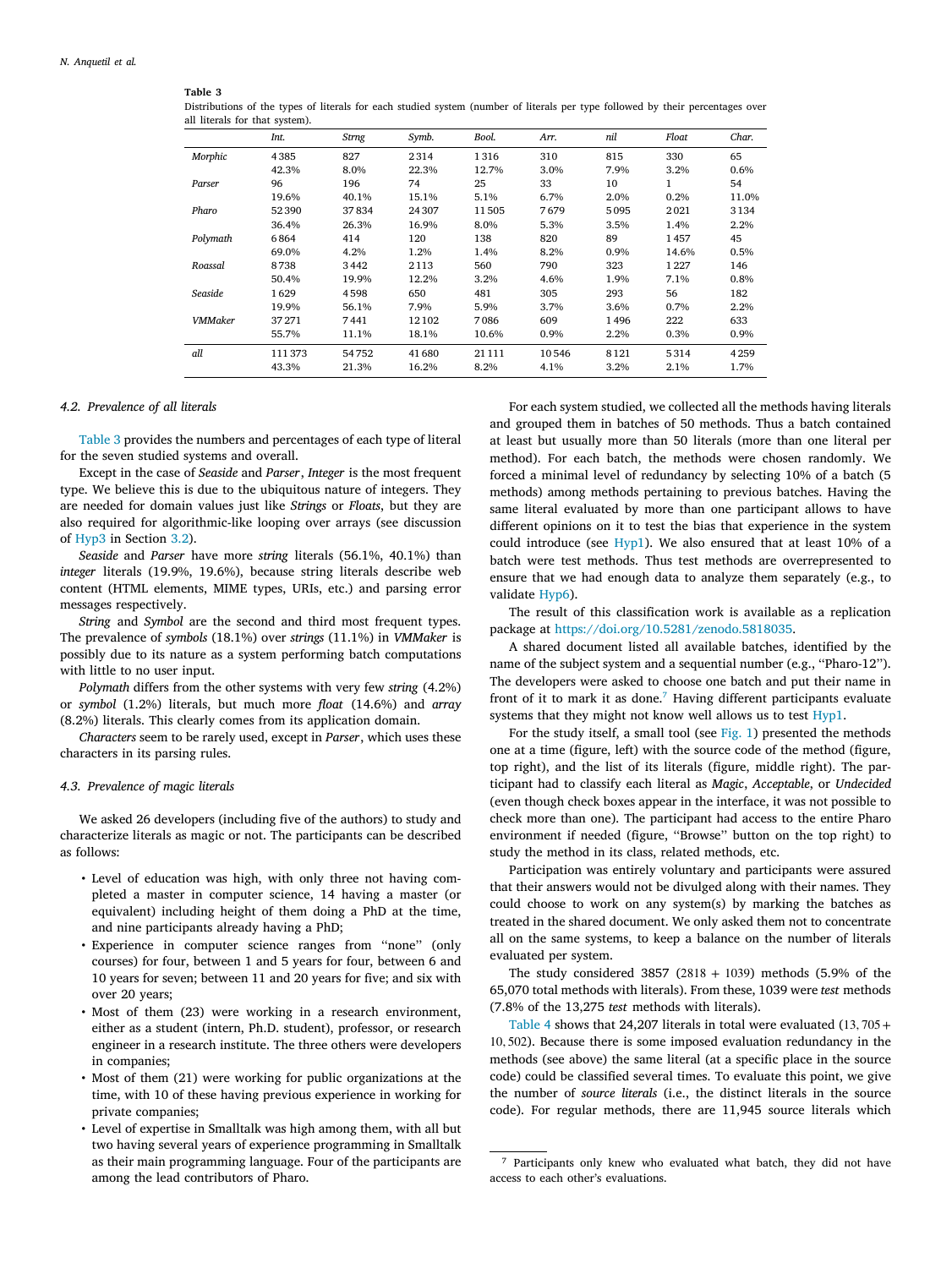

<span id="page-7-0"></span>Fig. 1. The small interface to evaluate a batch of methods with literals. On the left the list of methods, the first three already analyzed. On the top right, the current method with one literal (''200'') highlighted. The ''Browse'' button allows seeing this method in a normal system browser for its class. On middle right, the list of literals for the current method with the three choices for each literal. At the bottom a progress bar for this batch and a button to save the result in a file.

#### **Table 4**

<span id="page-7-1"></span>Descriptive statistics on the manual classification study (numbers of classes, methods, and literals; percentages of methods with literals; average numbers of literals per method that do have literals).

|                                                      | #class | $#$ meth. | #lit. | #srce lit. | lit. redun. | lit./meth. |  |
|------------------------------------------------------|--------|-----------|-------|------------|-------------|------------|--|
| Regular methods (i.e., excluding tests and examples) |        |           |       |            |             |            |  |
| Morphic                                              | 64     | 174       | 471   | 463        | 1.7%        | 2.7        |  |
| Parser                                               | 6      | 76        | 241   | 241        | $0.0\%$     | 3.2        |  |
| Pharo                                                | 624    | 793       | 3394  | 2948       | 15.1%       | 4.3        |  |
| Polymath                                             | 126    | 357       | 1527  | 1253       | 21.9%       | 4.3        |  |
| Roassal                                              | 254    | 522       | 3145  | 2430       | 29.4%       | 6.0        |  |
| Seaside                                              | 231    | 455       | 1502  | 1400       | 7.3%        | 3.3        |  |
| <b>VMMaker</b>                                       | 131    | 441       | 3425  | 3210       | 6.7%        | 7.8        |  |
| overall                                              | 1436   | 2818      | 13705 | 11945      | 14.7%       | 4.9        |  |
| Test and example methods only                        |        |           |       |            |             |            |  |
| Morphic                                              | 11     | 20        | 73    | 73         | 0.0%        | 3.7        |  |
| Parser                                               | 3      | 56        | 248   | 248        | 0.0%        | 4.4        |  |
| Pharo                                                | 235    | 344       | 2716  | 2181       | 24.5%       | 7.9        |  |
| Polymath                                             | 73     | 287       | 3549  | 2742       | 29.4%       | 12.4       |  |
| Roassal                                              | 29     | 85        | 963   | 682        | 41.2%       | 11.3       |  |
| Seaside                                              | 58     | 193       | 1985  | 1603       | 23.8%       | 10.3       |  |
| <b>VMMaker</b>                                       | 17     | 54        | 968   | 684        | 41.5%       | 17.9       |  |
| overall                                              | 426    | 1039      | 10502 | 8213       | 27.9%       | 10.1       |  |

<span id="page-7-2"></span>gives 14.7% redundancy<sup>[8](#page-7-2)</sup>: (13, 705 – 11, 945)/11,945. The fact that there is much more redundancy for tests (27.9%) is probably due to the larger numbers of literals per test method. *Morphic* has 0% redundancy for test methods because very few of them (only 20) ended up being classified. *Parser* has 0% redundancy because it was evaluated by only one participant.

The number of literals per method is almost always larger in this study (regular + test methods: 6.3) than for all the systems (regular + test methods: 3.9), see [Table](#page-5-2) [2.](#page-5-2) We could not find an explanation for this fact.

[Table](#page-7-3) [5](#page-7-3) summarizes the results of the participants' analyses. Here are the important points:



#### **Table 5**

Percentages of magic literals for each system and for each literal type. In parentheses number of literals that were classified (to compare to the total number of literals in [Table](#page-6-2) [3](#page-6-2)).

<span id="page-7-3"></span>

|          | Int.    | Strng   | Symb.  | Bool.   | Arr.    | nil     | Float   | Char.   |
|----------|---------|---------|--------|---------|---------|---------|---------|---------|
| Morphic  | 18.6%   | $0.0\%$ | 2.0%   | $0.0\%$ | 7.7%    | 4.8%    | 17.2%   | 0.0%    |
|          | (242)   | (36)    | (99)   | (56)    | (26)    | (42)    | (29)    | (14)    |
| Parser   | 21.9%   | 0.5%    | 0.0%   | $0.0\%$ | $0.0\%$ | $0.0\%$ | $0.0\%$ | $0.0\%$ |
|          | (96)    | (196)   | (74)   | (25)    | (33)    | (10)    | (1)     | (54)    |
| Pharo    | 27.0%   | 6.5%    | 6.1%   | 5.6%    | 14.7%   | 13.3%   | 25.3%   | 38.1%   |
|          | (3239)  | (874)   | (792)  | (234)   | (441)   | (263)   | (91)    | (176)   |
| Polymath | 35.5%   | 12.8%   | 4.4%   | 23.9%   | 33.3%   | 36.5%   | 51.9%   | 9.1%    |
|          | (3469)  | (156)   | (68)   | (46)    | (330)   | (52)    | (933)   | (22)    |
| Roassal  | 27.0%   | 26.2%   | 18.6%  | 17.6%   | 26.9%   | 21.1%   | 27.3%   | $0.0\%$ |
|          | (2764)  | (351)   | (269)  | (91)    | (219)   | (95)    | (311)   | (8)     |
| Seaside  | 18.4%   | 9.9%    | 7.0%   | 3.1%    | 7.9%    | 7.2%    | 6.3%    | 9.8%    |
|          | (1315)  | (1231)  | (171)  | (159)   | (214)   | (222)   | (32)    | (143)   |
| VMMaker  | 43.7%   | 10.5%   | 2.2%   | 14.0%   | 36.4%   | 23.7%   | 33.3%   | 21.4%   |
|          | (2929)  | (408)   | (536)  | (321)   | (55)    | (76)    | (12)    | (56)    |
| all      | 31.6%   | 10.3%   | 6.3%   | 9.7%    | 20.7%   | 14.5%   | 42.8%   | 20.1%   |
|          | (14054) | (3252)  | (2009) | (932)   | (1318)  | (760)   | (1409)  | (473)   |

- Results vary per system: *Morphic* and *Seaside* have only 10.3% and 12.3% of literals considered *Magic* while *Polymath* has 37.1% and *VMMaker* 32.6%. Note these numbers are not show directly in the table.
- *Float* literals are more often considered *Magic* (42.8%) even for systems in the mathematical domain (*Polymath*: 51.9%). We give an example of a float considered magic in *Polymath* in Listing [10](#page-8-1) (next section). Results for float literals in *Morphic*, *Pharo*, *Seaside*, and *VMMaker* may be insignificant because they occur much less (fewer than 40 cases for *Morphic*, *Seaside*, *VMMaker*; 91 cases for *Pharo*).
- *Symbols*, *Booleans*, and *Strings* are generally considered less *Magic* (10% or less of *Magic* literals among them). Our explanation is that *Symbols* and *Strings* are often self-explanatory and *Booleans* have only two possible values. See Listing [9](#page-8-2) for an example of a *Boolean* considered *Acceptable* by two participants (and *Undecided* by a third one). Listing [11](#page-9-0) gives examples of a *String* and a *Symbol* literals considered *Acceptable*.
- Apart from *Float* (already discussed above), the types with most variation are *nil*, *array*, and *Character*. Only 4.8% of *nil* literals are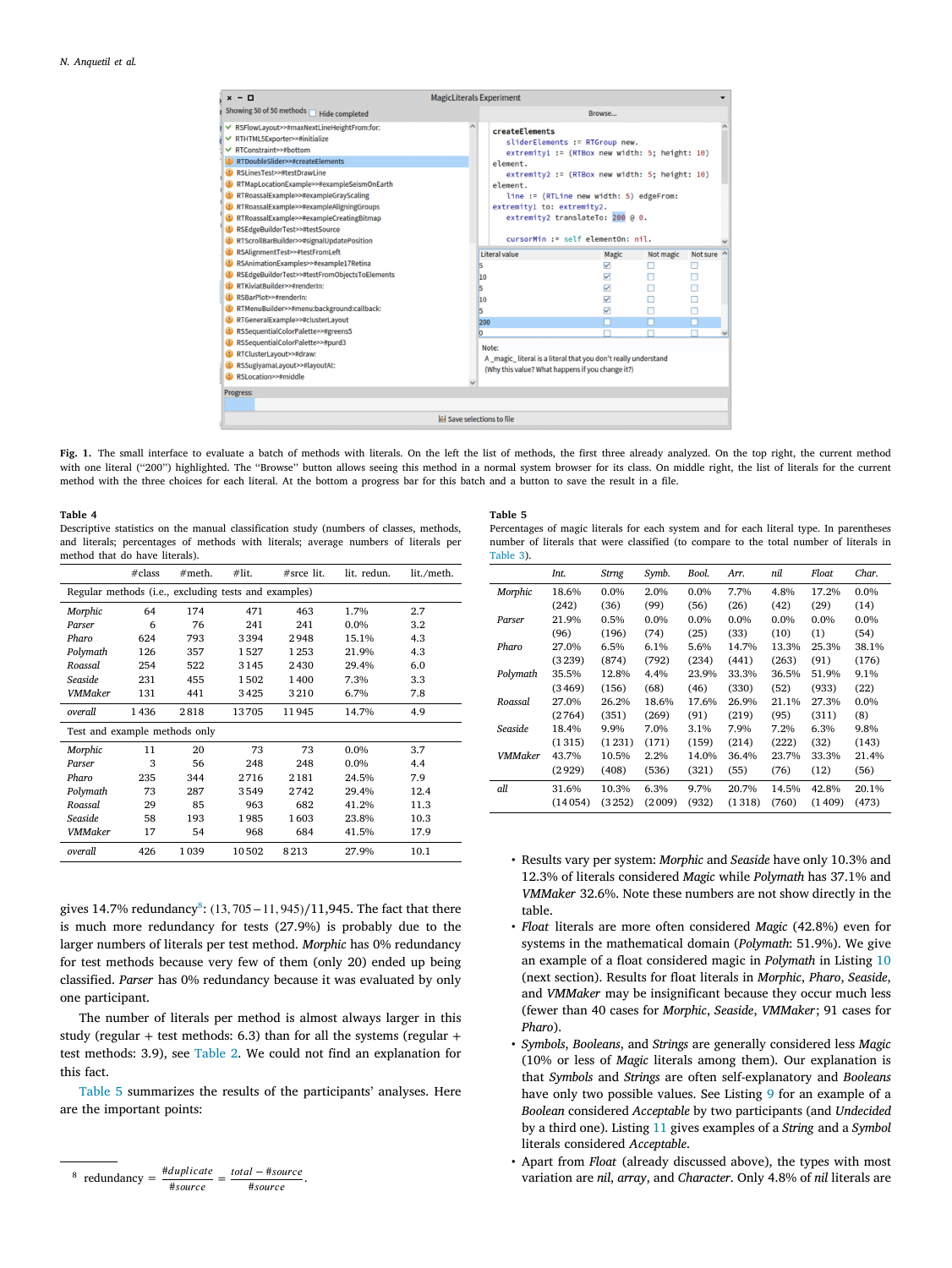

<span id="page-8-4"></span>**Fig. 2.** Classification of literals according to expertise of the participant [\(Hyp1\)](#page-2-3). Bars show percentages, numbers give raw values.

<span id="page-8-3"></span>considered *Magic* in *Morphic*[9](#page-8-3) but 36.5% in *Polymath*; 7.7% *Magic array* in *Morphic* but 34.4% in *VMMaker*; 0% *Magic Character* in *Morphic* and *Roassal* but 38.1% in *Pharo*. However, these results may not be very significant because they have fewer occurrences (only 473 *Character* literals in total over the 24,207 classified; 760 *nil* and 1318 *array* literals.

• The literal *nil* was considered *Magic* in 15% of the cases. This is another indication that people may have different definitions of what is *Magic*, like understanding what nil means, but not understanding *why* it is used at a specific location in the code. Listing [9](#page-8-2) shows an example where the *nil* literal was classified as *Magic* by a ''low experience'' participant (and *Acceptable* by another ''low experience'' participant and a ''high experience'' participant).

### <span id="page-8-2"></span>1 RSRotated>#dragEnd: evt

- <sup>2</sup> drag := **false**.
- <sup>3</sup> prevAngle := **nil**.

Listing 9: Example from *Roassal*. RSRotated is a class handling user interaction (mouse drag rotation).

### *4.4. Validating hypotheses*

<span id="page-8-0"></span>We may now check the validity of the 5+1 hypotheses formalized in Section [3.](#page-2-0) [Hyp1](#page-2-3) (Section [3.1](#page-2-1)) differs from the others as it looks at the experience of the developer. The remaining five hypotheses (Section [3.2](#page-3-1)) only consider the source code.

[Fig.](#page-8-4) [2](#page-8-4) shows, for each category, the classification of literals according to the participants' expertise in the subject system, as self-declared by the participants. One clearly sees that the proportion of literals considered *Magic* drops as the expertise increases. Although this is less clear in the figure, the same goes for the proportion of *Undecided* (4.9% for ''low'' expertise, 3.3% for ''medium'' expertise, and 2.9% for high expertise). A  $\chi^2$  test confirms that this hypothesis holds (p-value *<* 1e−5).

Listing [9,](#page-8-2) in the previous section, showed example of literals classified differently by participants with different expertise. Listing [10](#page-8-1) shows an example of a domain-specific literal (Euler–Mascheroni con-stant, used in the Gumbel distribution<sup>[10](#page-8-5)</sup>) that was classified as *Magic* by a (self declared) ''low expertise'' participant.

<span id="page-8-1"></span> $1$  PMFisherTippettDistribution  $\gg$  average

"Answer the average of the receiver."

<sup>3</sup> ^0.577256649 ∗ beta + alpha

Listing 10: Example from *Polymath* where *Float* literal 0.577256649 (Euler–Mascheroni constant) was classified as *Magic* by one participant.

#### **Table 6**

Number of *Magic* and *Acceptable* literals overall and for the five hypotheses based on the code. Hypotheses 2 to 5 give the numbers for the literals respecting its condition and the ''other literals'' (i.e., ''Overall'' - hypothesis). Hypothesis 6 (test methods) is not compared to ''Overall'' methods but to ''Regular'' methods.

<span id="page-8-6"></span>

|                    |            | # Hypothesis | $#$ Other | % Magic |
|--------------------|------------|--------------|-----------|---------|
| Overall            | Magic      | 6075         |           | 25.1%   |
|                    | Acceptable | 18132        |           |         |
| Hypothesis 2       | Magic      | 672          | 5403      | $9.4\%$ |
| (self describing)  | Acceptable | 6447         | 11685     |         |
| Hypothesis 3       | Magic      | 289          | 5786      | 18.1%   |
| (lang. convention) | Acceptable | 1310         | 16822     |         |
| Hypothesis 4       | Magic      | 285          | 5790      | 20.8%   |
| (named literals)   | Acceptable | 1086         | 17046     |         |
| Hypothesis 5       | Magic      | 74           | 6001      | 8.5%    |
| (pragma arg.)      | Acceptable | 795          | 17337     |         |
| Regular            | Magic      | 3137         |           | 26.6%   |
|                    | Acceptable | 8673         |           |         |
| Hypothesis 6       | Magic      | 2938         | 3137      | 23.7%   |
| (tests/examples)   | Acceptable | 9459         | 8673      |         |

For each of the five remaining hypotheses (see [Table](#page-8-6) [6\)](#page-8-6) we count the number of *Magic* and *Acceptable* literals that respect the conditions of the hypothesis (e.g., number of *Magic* and *Acceptable* literals as pragma argument for [Hyp5\)](#page-4-6). These values are compared to the number of literals that do not respect the condition (''other literals'' = Overall - hypothesis). For [Hyp6,](#page-5-3) we compared to the number of ''regular'' methods, because ''overall'' also contain these text and example methods.

We thus obtain a contingency table for each hypothesis and the independence of the categories is tested with a  $\chi^2$  test. If the *p*-value of the test is lower than 5%, we conclude that the distribution of *Magic*/*Acceptable* literals in the hypothesis does not follow the distribution in the other literals. We then compare the percentage of *Magic* literals in the hypothesis to the percentage in the other literals and see whether the literals in the hypothesis tend to be less magic.

The *p*-values of the  $\chi^2$  tests are < 1e−5 for the five hypotheses confirming that ''hypothesis literals'' and ''other literals'' do not follow the same distribution.

The percentage of *Magic* literals is inferior to 25.1% (overall percentage from [Table](#page-8-6) [6\)](#page-8-6) for all hypotheses, confirming that there are fewer *Magic* literals respecting the conditions of the hypotheses. In other words, these literals are more likely to be *Acceptable*.

However, all hypotheses do not have the same strength. We discuss each of them in more detail.

[Hyp2](#page-3-5) (self-describing literals) is strong with 9.4% literals considered *Magic*. In detail, symbols and empty arrays have around 6.5% *Magic* literals; Booleans and strings have around 10% *Magic* literals. To our surprise, the empty pointer (nil) literal was the worst, with almost 15% considered magic.

<span id="page-8-5"></span>Listing [9](#page-8-2) shows examples of the *nil* literal and a boolean one. These two have conflicting classifications: *nil* was classified as *Acceptable* by a ''low experience'' participant and a ''high experience'' participant, and *Magic* by another ''low experience'' participant; the Boolean false was classified as *Acceptable* by the same ''low experience'' and ''high experience'' participants, and *Undecided* by the ''low experience'' participant.

<sup>9</sup> We do not consider *Parser* here because it has very little *Magic* literals overall.

<sup>10</sup> [https://en.wikipedia.org/wiki/Gumbel\\_distribution](https://en.wikipedia.org/wiki/Gumbel_distribution)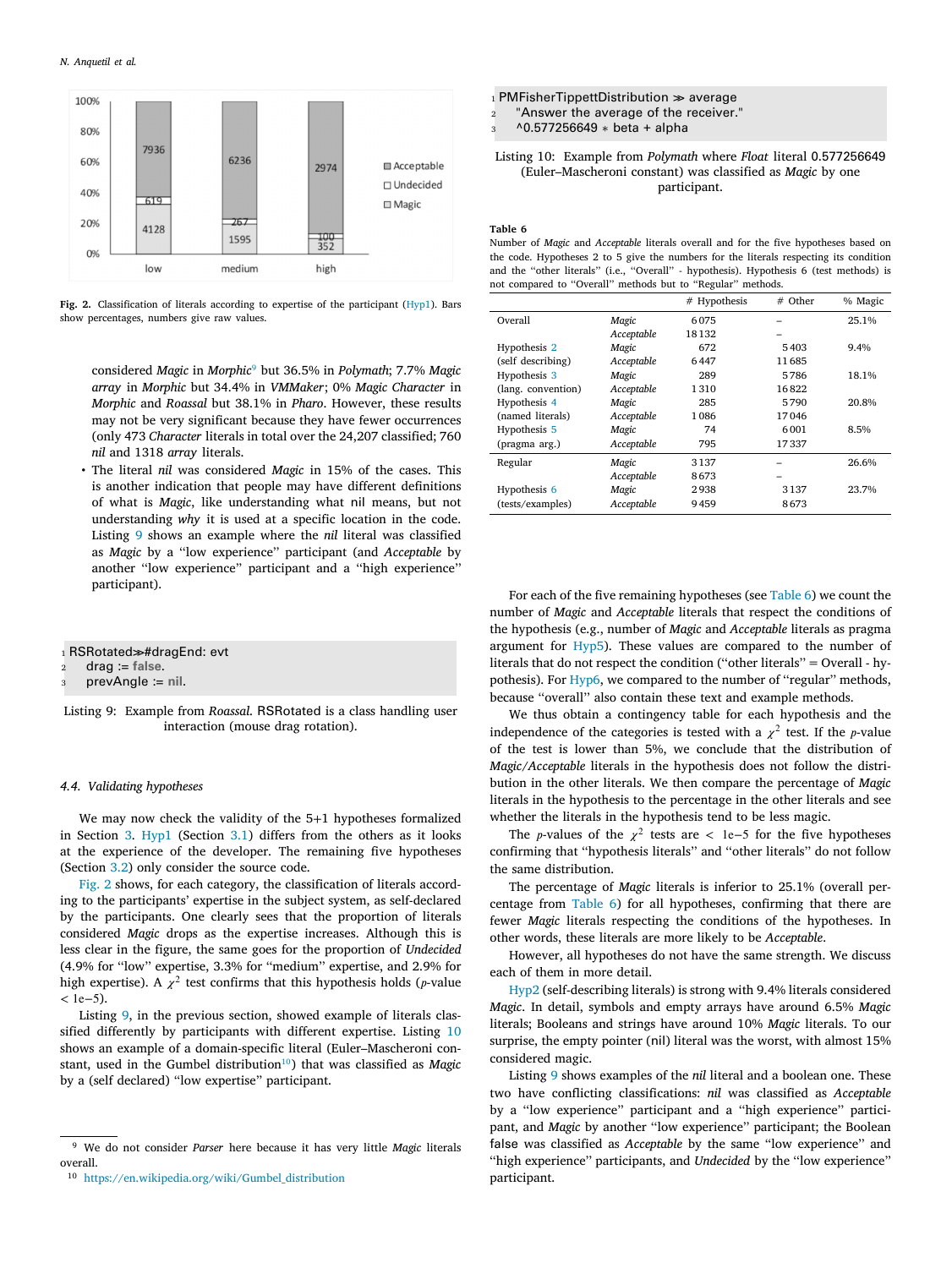Listing [11](#page-9-0) shows an example of a string literal ('All superclasses') and symbol literal (#systemIcon) that were classified as *Acceptable* by a ''medium experience'' participant.

- <span id="page-9-0"></span>1 Behavior  $\gg$  spotterSuperclassesFor: aStep
- <sup>2</sup> <spotterOrder: 40>
- <sup>3</sup> aStep listProcessor
- title: 'All superclasses';
- <sup>5</sup> allCandidates: [ **self** allSuperclasses ];
- itemIcon: #systemIcon;
- filter: GTFilterSubstring

Listing 11: Example from *Pharo* where the string 'All superclasses' and symbol #systemIcon were evaluated as *Acceptable*. The pragma argument (40) was judged *Magic* by the same participant.

[Hyp3](#page-4-4) (language conventions) is somehow weak with 18.1% literals considered *Magic*. In detail, three conditions are less or equal to 8% *Magic* literals: "1" as starting value of a loop; strings and characters appended to output streams; and strings in the name: message. The condition on increment/decrement of 1 is much less effective with 25.5% *Magic* literals (value not shown), worse than the overall percentage. This is especially surprising, as incrementing (or decrementing) by 1 has often been considered an *Acceptable* literal (e.g., see the MagicNumber rule of Checkstyle: [https://checkstyle.sourceforge.io/config\\_](https://checkstyle.sourceforge.io/config_coding.html#MagicNumber) [coding.html#MagicNumber\)](https://checkstyle.sourceforge.io/config_coding.html#MagicNumber).

Listing [12](#page-9-1) shows a typical example of a loop where the literal "1" was classified *Acceptable* by two ''low experience'' participants when used as the initial value in the loop 1 to: self size do:.

<span id="page-9-1"></span> $1$  PMVector  $\gg$  log

- "Apply log function to every element of a vector"
- <sup>3</sup> 1 to: **self** size do: [ :n | **self** at: n put: (**self** at: n) log].

Listing 12: Example from *Polymath* where the "1" literal is *Acceptable* as initial value in the loop 1 to: self size do: .

[Hyp4](#page-4-5) (named literal) is also weak with 20.8% literals considered *Magic*. In detail (not in the table), the literals assigned to a variable (20.5%) is a bit better than literals directly returned by a method (22.3%). It is surprising that, when defined as a constant, one in five literals is still considered *Magic*. It might be due to poor name choices, or it might suggest that the problem of literals' semantics goes beyond simply giving them a name. Another possible explanation would be that the participants only see a small part of the code (the method containing the literal). It may be that on a larger scale, the interest of having named constants is more obvious.

Listing [13](#page-9-2) shows a named literal in the code for the Calypso browser (Pharo's tool to browse classes and their methods). It was evaluated as *Magic* by a ''high experience'' participant and *Acceptable* by a ''medium experience'' participant. The value here is used to order entries in a menu.

<span id="page-9-2"></span> $1$  ClyMetaLevelToolbarGroup  $\gg$  order  $^{\wedge}3$ 

Listing 13: Example of a named literal with conflicting evaluation.

[Hyp5](#page-4-6) (literals in pragmas) is the strongest with 8.5% literals considered *Magic*. This seems natural as the literals are mandatory in pragmas (annotations). However, a counter-example is proposed in Listing [11](#page-9-0) where the pragma argument (40) was classified *Magic* by a ''medium experience'' participant.

Finally, [Hyp6](#page-5-3) (test and example methods) is the worst with 23.7% of literals considered *Magic*. This result must not be compared to the number for *Overall* which also includes the test/example methods; it must be compared to the number of literals considered *Magic* in regular methods: 26.6%.

Although the result for this hypothesis is statistically relevant (different from the result for regular methods), it seems too close to the ''regular'' percentage to have practical relevance. In detail (not shown in the table), literals in example methods are *Magic* at 26.8%, slightly worse than the "regular" percentage. Literals in test methods (23.1%) are slightly better but still not different enough from the ''regular'' percentage. One might consider treating literals in test methods the same as in regular methods.

### **5. Threats to validity**

We now consider the threats to validity of our study:

*Construct validity.* Are we asking the right questions?

*Magic* literals are well known to all software developers and the question asked to the participants was quite straightforward (''Is this literal *Magic* or not?'').

Yet, we were surprised to see that 20% of literals defined as constants (according to the Pharo convention of defining a method solely returning a literal) were classified as *Magic*. It could be a sign that naming a literal is not always enough, or perhaps the names were unclear, or despite the well known rule, it could be the sign that the definition of *Magic* literal is not as universal and clear cut as one could think. We did try to mitigate this risk by adding a note at the bottom of the tool (see [Fig.](#page-7-0) [1\)](#page-7-0): "A \_magic\_ literal is a literal that you don't really understand (Why this value? What happens if you change it?)''.

We could have tried to be more specific on what should be considered a *Magic* literal, but we believe this would have biased the study towards *our* understanding of the term. Our goal was to evaluate what developers (at large) would consider *Magic* or not.

*Internal validity.* Is there something inherent to how we collect and analyze the data that could skew our findings?

The analysis of the participants' answers is very simple, consisting only in statistics on the number of literals. This does not seem to raise any issue.

The validation of the heuristics (Section [4.4](#page-8-0)) has a problem in that the same literals may appear several times in different hypotheses. For example, strings are used to evaluate  $Hyp2$  (they are self-describing) and some of them are also used when they are an argument of a pragma ([Hyp5\)](#page-4-6), an argument of specific messages sent ([Hyp3\)](#page-4-4), or returned by a method ([Hyp4\)](#page-4-5). The usual way to deal with this is to multiply the p-value by the number of tests applied (Bonferroni correction method). Given that our  $p$ -values were several orders of magnitude lower than the level of acceptance (5%), this issue has been amply addressed.

There might be different, maybe competing, notions of what constitutes magicness. By combining the ratings of all participants into one large dataset, these different notions of magicness would get blurred. This is a threat that we did not explore in this first study.

*External validity.* Are our results generalizable to other environments?

Our studies were conducted on only one programming language that is not a mainstream language. This is an issue for generalization of the results and we do not claim they can be applied to all systems or programming language. We did raise some interesting points that should be investigated in other contexts to see whether they still hold.

The choice of the subject system could also introduce a bias although we did try to select very different systems, from different domains, of different sizes, with different developers.

The literals were manually classified which always introduce a risk of a bias if the number of participants is too small, for example. We have a fair number of participants (26), but there could be a ''community bias'' as they are all Smalltalk developers. This goes back to our first point on the programming language.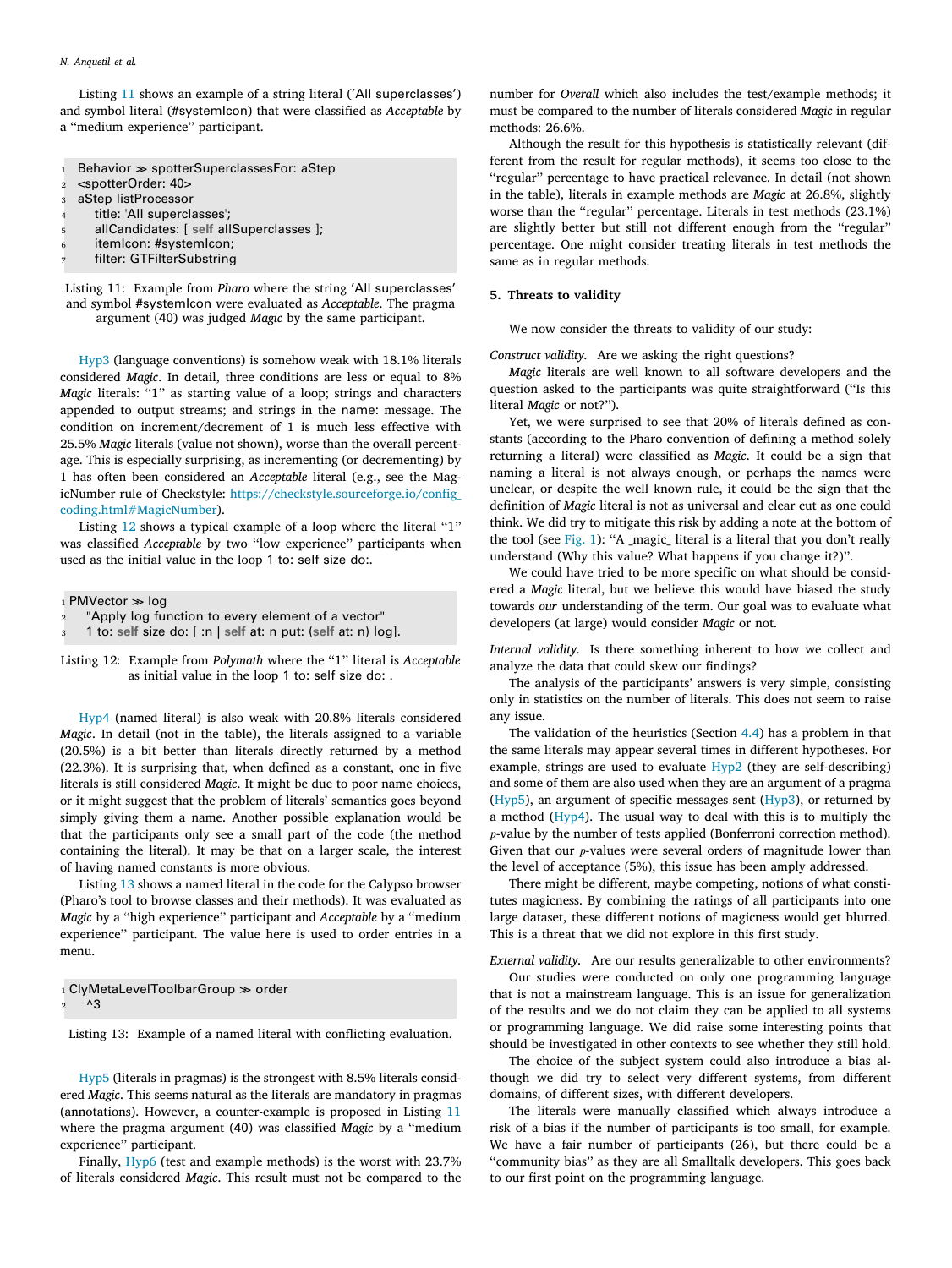*Reliability.* Can others replicate our results?

The classification of literals as *Magic* vs. *Acceptable* would be ''easy'' to replicate given the needed resources. All literals and their classification by participants are available at [https://github.com/](https://github.com/NicolasAnquetil/MagicLiteralsData.git) [NicolasAnquetil/MagicLiteralsData.git.](https://github.com/NicolasAnquetil/MagicLiteralsData.git) The README.md file contains explanation on how to reproduce the results of the hypotheses validations from the data.

## **6. Discussion**

<span id="page-10-0"></span>We have defined magic literals and shown that literals in general and magic literals in particular are highly prevalent in software systems. We also validated our hypotheses on what can make a literal acceptable.

In this section, we discuss other points of interest.

#### *6.1. Magic literal detection*

<span id="page-10-3"></span>One purpose of this research would be to implement rules in programming environments to help developers improve their code by dynamically checking (and advising the developer) whether a particular instance of literal is acceptable or should be named more explicitly.

Because the topic is such an old one and has made so little progress in all these years, we believe it would be important to have a mechanism that would point to *Magic* literals with a high degree of confidence (good precision), even at the cost of missing some (medium recall). Unfortunately, our hypotheses are currently geared towards detecting *Acceptable* literals and not the opposite.

As an early experiment, we implement the hypotheses as rules to detect *Acceptable* literals. We obtained very good precision (88%: 1 out of 10 literals tagged *Acceptable* should actually have been considered *Magic*) and acceptable recall (34%: one third of all *Acceptable* literals were detected). Unfortunately, this means that what we believe is needed (detecting *Magic* literals) gave opposite results (87% recall and 32% precision). Only one third of the literals pointed to as *Magic* by these rules (i.e., the opposite of our hypotheses) would really be *Magic*. This seems too low to get a good acceptance from developers.

### *6.2. Magic strings*

We could develop better heuristics to detect string literals that are not self-describing ([Hyp2](#page-3-5)). One possibility would be to look for real words in the strings, for example using a dictionary of common English words (<https://github.com/dwyl/english-words>). Strings with too few real words would be declared not self-describing and therefore *Magic*.

A possible follow-up would also be to consider application domain vocabulary, maybe using natural language techniques and topic modeling techniques.

### *6.3. Method selectors*

As shown before, the Pharo method selector gives a context for some literals [\(Hyp3\)](#page-4-4). This section explores how this context can be better exploited. For example, some Pharo projects make heavy use of external C libraries (Cairo graphics, libgit, SQLLight, etc.). They rely on FFI (Foreign Function Interface) methods (ffiCall:, ffiCall:option:, ffi-Call:module:option:) that take as a first argument an array of symbols describing the C function to call (e.g., #(String strcpy #(String dest, String aString)). In such a context, the array of symbols is *Acceptable*.

The use of keywords to denote parameters in Pharo can also be very revealing. For example, the class-side (i.e., static) message ''year:month:day:'' of the Date class gives a clear meaning to its literal arguments in the call: ''date ∶= Date year: 2019 month: 6 day: 1.''

We also identified another Pharo convention relating to the description of project configurations and dependencies. These are usually defined in a BaselineOfXYZ or ConfigurationOfXYZ class with specific methods. In these classes and methods, most integer literals correspond to version numbers and strings or symbols describing other project names, or specific configurations' names. They are thus *Acceptable*.

In conclusion, specific projects may have more of these conventions. An in-depth study of Pharo and any interesting project needs to be done to identify more interesting contexts.

### *6.4. Location of literals*

<span id="page-10-2"></span>The locations in the source code where literals can appear depend on the abstract syntax tree (AST) of the source code. Thus, literals can play different roles in an AST:

- 1. *Receiver:* The literal is the receiver of a message send. In Pharo, operators such as ''+'' or ''*<*='' are (binary) messages (and the left operand is an argument of this message). For this study, we considered that receivers of such messages were Operands (see the following).
- 2. *Operand:* Receiver or argument of a binary message.
- 3. *Argument:* Argument in a message send (except binary messages).
- 4. *Assignment:* Right-hand side of an assignment.
- 5. *Return:* Returned value in a method.
- 6. *Sequence:* Corresponds to an expression statement. Mainly used as the last statement of blocks (which are like lambdas) for the return value of the block.
- 7. *Pragma:* Argument to a pragma (which are like annotations in Java).

[Table](#page-11-0) [7](#page-11-0) shows that literals, on average, appear half of the time (49.9%) as message *arguments* and a quarter of the time (14.1%) as *operands*. Considering its mathematical content, *Polymath* surprised us by ranking only third (28.7%) among the projects with respect to *operands*, after *Roassal* (31.4%) and *Morphic* (34.7%), two graphical systems.

*VMMaker* has a very high proportion (22.9%) of literals used in *pragmas* (i.e., annotations) compared to the others (the second is *Roassal* with 1.7%). This is because the VM is generated from a high-level description in a language (Slang [[12\]](#page-13-3)) that requires metadata described in pragmas.

The proportion of literals *returned* is low overall, 5.9%. Two systems stand out: *Morphic* on the high end with 9.0% and *Polymath* on the low end with 1.0%. We cannot explain particularly these numbers that seem to depend only on the ways these systems are implemented.

The two graphical systems, *Morphic* and *Roassal*, differ from the others as the only two above average for the proportions of literals directly *assigned* to variables, 6.8% and 7.1% respectively. Again, we cannot explain particularly these numbers that seem to depend only on the system implementations.

### **7. Related work**

<span id="page-10-1"></span>To the best of our knowledge, no similar study of magic literals in software systems exist in the literature. This paper addresses the problem in the context of Pharo.

In 1978 Kernighan and Ritchie [[13\]](#page-13-4) stated it is bad practice to place ''magic numbers'' in a program, because they ''convey little information to someone who might have to read the program later, and they are hard to change in a systematic way''. As such, they discuss the modularity problem caused by magic literals that should be parameterizable. Parnas [[14\]](#page-13-5) and later McConnell [[9\]](#page-13-0) described this problem as *excessive information distribution*, which is a barrier to information hiding. The consequence is increased complexity, and code that is harder to change when the same magic numbers are buried throughout the program.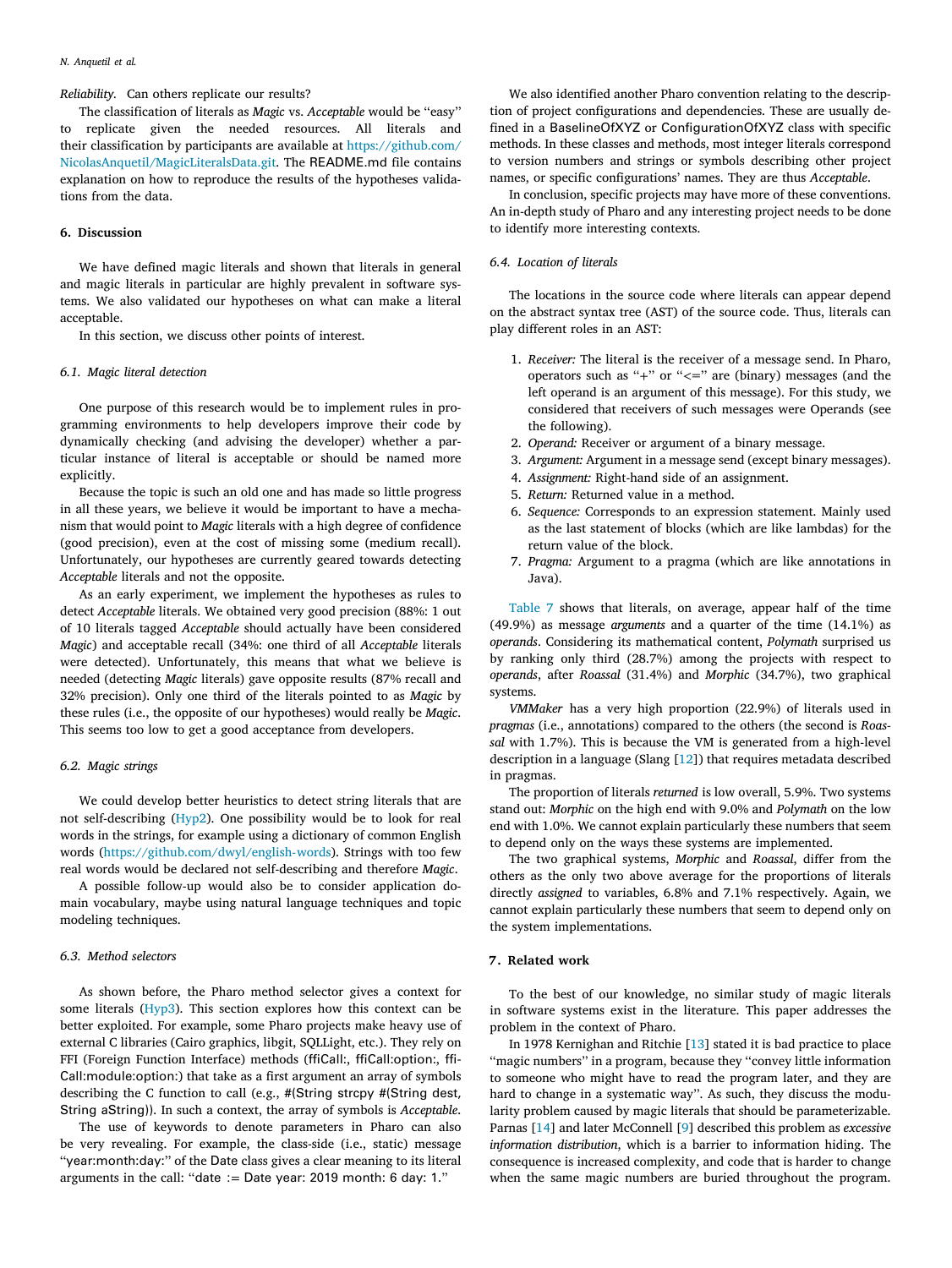### **Table 7**

<span id="page-11-0"></span>Distribution of the AST roles of the literals for each studied system (numbers of literals per role; percentages of literals over all literals for the system).

|                | Arg.   | Oper. | Pragma       | Return | Assig. | Receiv. | Seq. |
|----------------|--------|-------|--------------|--------|--------|---------|------|
| Morphic        | 4306   | 3596  | 12           | 937    | 704    | 319     | 439  |
|                | 41.6%  | 34.7% | 0.1%         | 9.0%   | 6.8%   | 3.1%    | 4.2% |
| Parser         | 263    | 122   | 0            | 5      | 60     | 33      | 4    |
|                | 53.8%  | 24.9% | 0.0%         | 1.0%   | 12.3%  | 6.7%    | 0.8% |
| Pharo          | 80690  | 32475 | 2038         | 8361   | 7003   | 9057    | 3703 |
|                | 56.0%  | 22.6% | 1.4%         | 5.8%   | 4.9%   | 6.3%    | 2.6% |
| Polymath       | 5653   | 2853  | 21           | 97     | 412    | 820     | 91   |
|                | 56.8%  | 28.7% | 0.2%         | 1.0%   | 4.1%   | 8.2%    | 0.9% |
| Roassal        | 8453   | 5439  | 287          | 866    | 1227   | 802     | 215  |
|                | 48.8%  | 31.4% | 1.7%         | 5.0%   | 7.1%   | 4.6%    | 1.2% |
| Seaside        | 5852   | 1263  | $\mathbf{0}$ | 393    | 311    | 160     | 215  |
|                | 71.4%  | 15.4% | $0.0\%$      | 4.8%   | 3.8%   | 2.0%    | 2.6% |
| <b>VMMaker</b> | 23164  | 16168 | 15307        | 4428   | 3142   | 1438    | 3099 |
|                | 34.6%  | 24.2% | 22.9%        | 6.6%   | 4.7%   | 2.2%    | 4.6% |
| all            | 128381 | 61916 | 17665        | 15087  | 12859  | 12629   | 7766 |
|                | 49.9%  | 24.1% | 6.9%         | 5.9%   | 5.0%   | 4.9%    | 3.0% |

Fowler [\[1\]](#page-12-0) and Martin [[4\]](#page-12-3) described it as a code smell that should be avoided. All these authors claim that magic numbers should be replaced with symbolic constants to improve understandability. McConnell [[9](#page-13-0)] described named constants as a lower-level use of information hiding in design. None of the authors evaluated the concept of magic numbers as thoroughly as we did on real systems.

Smit et al. [\[2,](#page-12-1)[15\]](#page-13-6) identified the relative importance to maintainability of 71 coding conventions based on a survey of seven developers. They analyzed the revisions of four different open-source systems and observed that, when developers are conscious of conventions (via explicit coding conventions policy and checks made by continuous integration servers), they put an effort in respecting these conventions. When developers are not conscious of conventions, violations are prevalent. One of the coding conventions is avoiding the use of magic numbers. Their definition [[2\]](#page-12-1) considered −1, 0, 1, and 2 as non-magic (note that other people only consider −1, 0, and 1, see for example [http://wiki.c2.com/?ZeroOneInfinityRule,](http://wiki.c2.com/?ZeroOneInfinityRule) see also static analyzers' rules below). They report that avoiding magic numbers in source code is considered important by the developers. However, in the analysis of the four systems, they observed many magic numbers and ''avoiding magic numbers'' appeared three times as the third and once as the fourth most violated convention.

Nundhapana and Senivongse [[16\]](#page-13-7) discussed the approach taken by an IT organization in Thailand to enforce naming conventions in Objective-C. They developed a library to check naming conventions automatically. In particular, magic numbers are considered as violation of naming conventions because they are unnamed literal constants. They devised a checker based on regular expressions to detect magic numbers in Objective-C source code. They reported results of a readability experiment involving code before and after it was revised according to violations of conventions identified by their tool. However, no specific data was given regarding violations of magic numbers.

Both Smit et al. [\[2,](#page-12-1)[15\]](#page-13-6) and Nundhapana et al.,nund18 distinguished "magic numbers" from "literal strings", the latter being the string equivalent of magic numbers. Therefore, they assume that all string literals are *Magic*. Our experiment shows that this is hardly the case. Their different interpretation may come from mixing understandability and maintainability (Section [3.1](#page-2-1)). A string literal is usually understandable ([Hyp2:](#page-3-5) self-describing literals), but if it occurs multiple times in the code, it is detrimental to maintainability. The solution is the same: multiple occurrences of the same string literal should be extracted into a constant.

Mukherjee [[17\]](#page-13-8), who explained how to perform static analysis of  $C#$ , presented three techniques for finding magic numbers in  $C#$  systems, in particular in *arithmetic expressions*, *array indices*, and *conditions*.

Literals in test code are addressed by Deuresen et al. [\[10](#page-13-1)] in the context of a test smell they called *Sensitive Equality*. They are discussed as a symptom of a bigger problem, which is a lack of an equality

method. Meszaros [[11\]](#page-13-2) documented the *Literal Value* pattern, which states to use literal constants for attributes and assertions in tests. The intention of the pattern is to make tests less obscure (more readable). A potential disadvantage of the pattern is that it can be overused, e.g., a key for a database defined as a literal value can actually make a test more obscure.

There are various static analysis tools to verify the quality of the source code. We consider three of them here that are well known.

<span id="page-11-1"></span>The  $PMD<sup>11</sup>$  $PMD<sup>11</sup>$  $PMD<sup>11</sup>$  tool is a static code analyzer that finds common programming flaws defined in rules. PMD has the following rules concerning literals:

• AvoidDuplicateLiterals.

[https://pmd.github.io/latest/pmd\\_rules\\_java\\_errorprone.html#av](https://pmd.github.io/latest/pmd_rules_java_errorprone.html#avoidduplicateliterals) [oidduplicateliterals.](https://pmd.github.io/latest/pmd_rules_java_errorprone.html#avoidduplicateliterals)

• AvoidLiteralsInIfCondition. [https://pmd.github.io/latest/pmd\\_rules\\_java\\_errorprone.html#av](https://pmd.github.io/latest/pmd_rules_java_errorprone.html#avoidliteralsinifcondition) [oidliteralsinifcondition](https://pmd.github.io/latest/pmd_rules_java_errorprone.html#avoidliteralsinifcondition).

<span id="page-11-2"></span>Similarly, CheckStyle<sup>[12](#page-11-2)</sup> has the following rules pertaining to literals:

- MultipleStringLiterals. Checks for multiple occurrences of the same string literal within a single file. [https://checkstyle.sourceforge.io/config\\_coding.html#MultipleSt](https://checkstyle.sourceforge.io/config_coding.html#MultipleStringLiterals) [ringLiterals](https://checkstyle.sourceforge.io/config_coding.html#MultipleStringLiterals)
- MagicNumber. Checks that there are no ''magic numbers'' where a magic number is a numeric literal that is not defined as a constant. By default, −1, 0, 1, and 2 are not considered to be magic numbers.

[https://checkstyle.sourceforge.io/config\\_coding.html#MagicNum](https://checkstyle.sourceforge.io/config_coding.html#MagicNumber) [ber](https://checkstyle.sourceforge.io/config_coding.html#MagicNumber)

Sonarqube<sup>[13](#page-11-3)</sup> has the following rules for literals in Java, many of which are very specific:

- <span id="page-11-3"></span>• String literals should not be duplicated [https://rules.sonarsource.com/java/RSPEC-1192.](https://rules.sonarsource.com/java/RSPEC-1192)
- Literal boolean values should not be used in assertions [https://rules.sonarsource.com/java/RSPEC-2701.](https://rules.sonarsource.com/java/RSPEC-2701)
- URIs should not be hardcoded [https://rules.sonarsource.com/java/RSPEC-1075.](https://rules.sonarsource.com/java/RSPEC-1075)
- Magic numbers should not be used, −1, 0, and 1 are not considered magic numbers. <https://rules.sonarsource.com/java/RSPEC-109>

<sup>11</sup> <https://pmd.github.io/>

<sup>12</sup> <https://checkstyle.sourceforge.io/>

<sup>13</sup> <https://www.sonarqube.org/>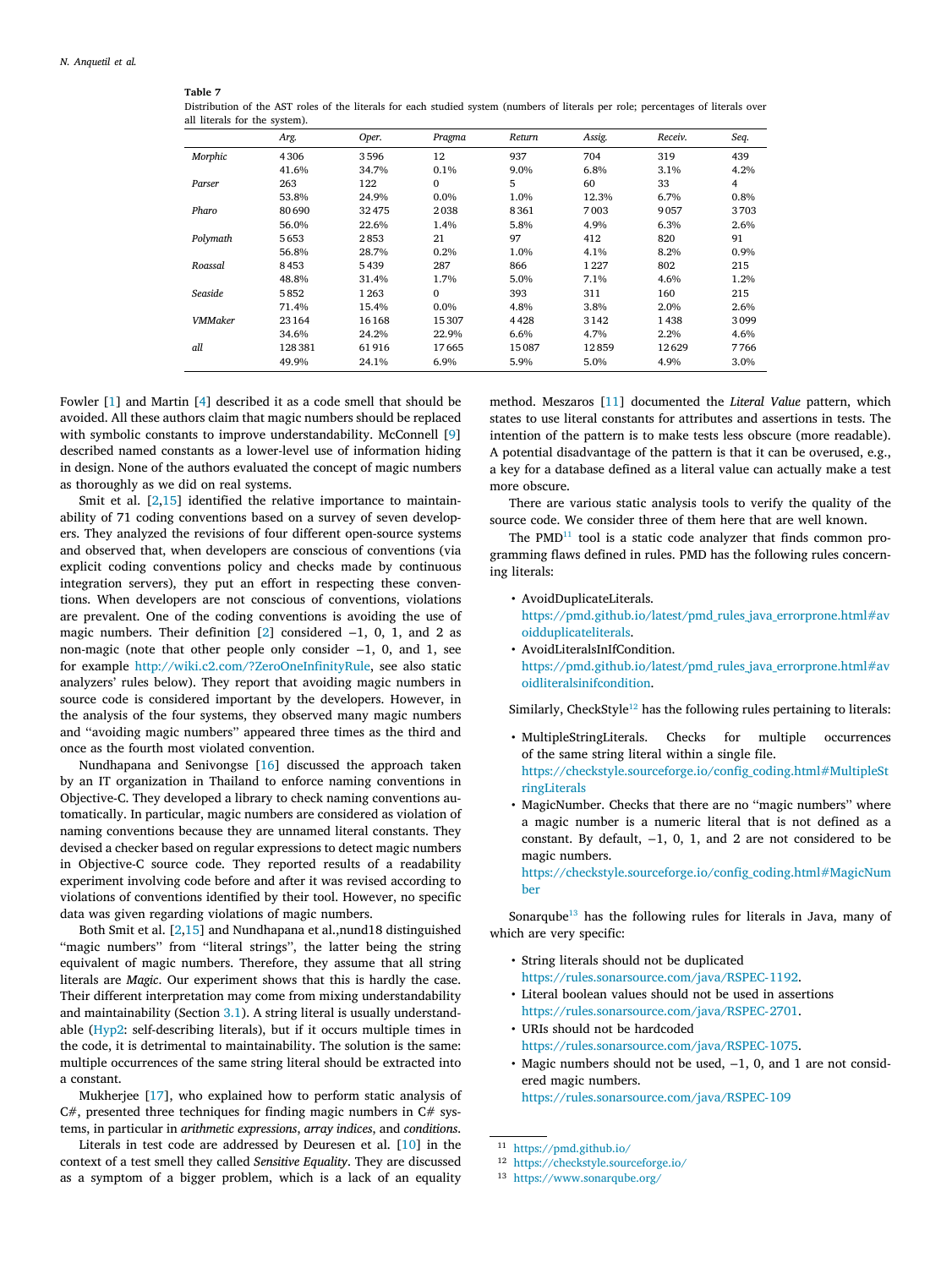**Table A.8**

<span id="page-12-11"></span>

|                | Versions of systems used in the studies.                                                          |              |
|----------------|---------------------------------------------------------------------------------------------------|--------------|
| Project        | Version/commit-ish                                                                                | Date         |
| Morphic        | Pharo 8.0 (see below)                                                                             |              |
| Parser         | Pharo 8.0 (see below)                                                                             |              |
| Pharo          | Pharo 8.0, https://github.com/pharo-project/pharo/commit/a153e04ae4e325509ed78bfe25c9ce560afb24b0 | Mar 27, 2020 |
| Polymath       | https://github.com/PolyMathOrg/PolyMath/commit/b73ac039715d7997942fa78baf16782d9b5300af           | Jan 24, 2020 |
| Roassal        | https://github.com/ObjectProfile/Roassal3/commit/6534657660bf8ed518963b95dd5942d0e2037e1d         | Apr 7, 2020  |
| Seaside        | https://github.com/SeasideSt/Seaside/commit/506db6a883588b27ccfc6edc56054c20a1e9093f              | Jun 28, 2019 |
| <b>VMMaker</b> | https://github.com/pharo-project/opensmalltalk-vm/commit/2baf863adcb44881ba4fd9c0cb92ed31a96c9546 | Dec 2, 2019  |

Some of these rules are specific (''URIs should not be hardcoded'') and could fall in our [Hyp3](#page-4-4) (Language conventions). These tools do seem to miss many *Magic* literal instances. They may have stumbled on the same problem as ours, explained in Section [6.1](#page-10-3).

### **8. Conclusion**

<span id="page-12-4"></span>In this paper we explored the concept of magic literals generally and more specifically in the context of Pharo. We looked at how literals occur in systems leading us to a definition of why *Magic* literals are to be avoided, and what could characterize acceptable literals.

We show that literals are still very prevalent in real systems and even more so in test methods. We also evaluated the prevalence of different types of literals (integers, strings, etc.) and show that if there is some variation in specific domains (e.g., mathematical), integers and strings are the most prevalent.

We validated our hypotheses about the reasoning behind acceptable literals on real data showing that they hold, even if at least one of them ([Hyp6](#page-5-3)) does not seem particularly interesting. Some intriguing points emerged in this evaluation for which we do not have immediate explanation:

- There are more literals in test methods, but they are not considered less *Magic* than in non-test methods;
- The Pharo convention for creating constants is to have a method solely returning a literal (the constant is a method, not a variable as commonly done in Java and other languages). Yet 20% of these (named) literals were considered *Magic* (as opposed to 25% of all literals being considered *Magic*). This is not a huge improvement and suggests that naming a literal as a constant does not solve everything. It could also be the result of showing only a small part of the code (the method containing the literal) to participants. It could be that on a larger scale, the interest of having named constants is more obvious.
- the literal "1" in  $x + 1$  and  $x 1$  is not considered less *Magic* than the average literals (25% *Magic*)
- The empty pointer literal (nil in Pharo) was considered *Magic* in 15% of the cases. This is another indication that people may have different definitions of what is *Magic*, like understanding what nil means, but not understanding *why* it is used at this specific location in the code.

The research we conduct in this article opens multiple perspectives. We want to dig deeper in the analysis of magic literal occurrence by studying how and why they occur system per system. We think that some domains are probably more subject to *Magic* literals than others. Our experiment did show that the domain had an influence on the type of literal used (like *Character* literals for *Parser*). We would like to test this hypothesis on a large set of Pharo subsystems addressing various problems of different domains.

Finally, an empirical study of the evolution of magic literals across multiple versions of these Pharo subsystems will help us to understand why magic literals appear. Such a study consists in doing a *post-mortem* analysis of commits that occurred during the development of the system. We will compute the difference between each pair of consecutive versions of each system and watch for the appearance of magic literals.

#### **CRediT authorship contribution statement**

**N. Anquetil:** Methodology, Software, Validation, Formal analysis, Investigation, Data curation, Writing – original draft, Writing – review & editing, Visualization, Supervision, Project administration. **J. Delplanque:** Conceptualization, Methodology, Software, Investigation, Writing – original draft, Project administration. **S. Ducasse:** Methodology, Investigation, Resources, Supervision, Funding acquisition. **O. Zaitsev:** Investigation, Writing – original draft. **C. Fuhrman:** Investigation, Resources, Writing – original draft, Writing – review & editing, Visualization, Supervision. **Y.-G. Guéhéneuc:** Resources, Writing – original draft, Supervision, Funding acquisition.

### **Declaration of competing interest**

The authors declare that they have no known competing financial interests or personal relationships that could have appeared to influence the work reported in this paper.

### **Appendix A. Subject systems**

<span id="page-12-9"></span>[Table](#page-12-11) [A.8](#page-12-11) shows the version information for the seven systems used in the studies of this article.

#### **Appendix B. Data extraction using reflective API**

<span id="page-12-10"></span>The data from [Table](#page-5-2) [2](#page-5-2) was extracted from the reflective API of Pharo:

- 1. First specify the list of all classes of interest for a given system (for example for *Seaside*, all classes in a package prefixed by ''Seaside'');
- 2. then get all methods for each class (aClass methods);
- 3. get the parse tree of the method (aCompiledMethod parse-Tree);
- 4. visit the Abstract Syntax Tree to get all literals.

### **References**

- <span id="page-12-0"></span>[1] Martin Fowler, Refactoring: Improving the Design of Existing Code, second ed., Addison-Wesley Professional, Boston, 2018.
- <span id="page-12-1"></span>[2] Michael Smit, Barry Gergel, H. James Hoover, Eleni Stroulia, Maintainability and Source Code Conventions: An Analysis of Open Source Projects, Tech. Rep. TR11, 6, University of Alberta, Department of Computing Science, 2011.
- <span id="page-12-2"></span>[3] Asher Trockman, Keenen Cates, Mark Mozina, Tuan Nguyen, Christian Kästner, Bogdan Vasilescu, Automatically assessing code understandability reanalyzed: Combined metrics matter, in: 2018 IEEE/ACM 15th International Conference on Mining Software Repositories, MSR, 2018, pp. 314–318.
- <span id="page-12-3"></span>[4] Robert C. Martin, Clean Code: A HandBook of Agile Software Craftsmanship, Pearson Education, 2009.
- <span id="page-12-5"></span>[5] Julien Delplanque, Stéphane Ducasse, Oleksandr Zaitsev, Magic literals in pharo, in: International Workshop of Smalltalk Technologies, 2019.
- <span id="page-12-6"></span>[6] Oleksandr Zaitsev, Stéphane Ducasse, Nicolas Anquetil, Characterizing Pharo Code: A Technical Report, Inria Lille Nord Europe - Laboratoire CRIStAL - Université de Lille, Arolla, 2020.
- <span id="page-12-7"></span>[7] Adele Goldberg, David Robson, Smalltalk 80: The Language and Its Implementation, Addison Wesley, Reading, Mass., 1983.
- <span id="page-12-8"></span>[8] Sherman R. Alpert, Kyle Brown, Bobby Woolf, The Design Patterns Smalltalk Companion, Addison Wesley, Boston, MA, USA, 1998.